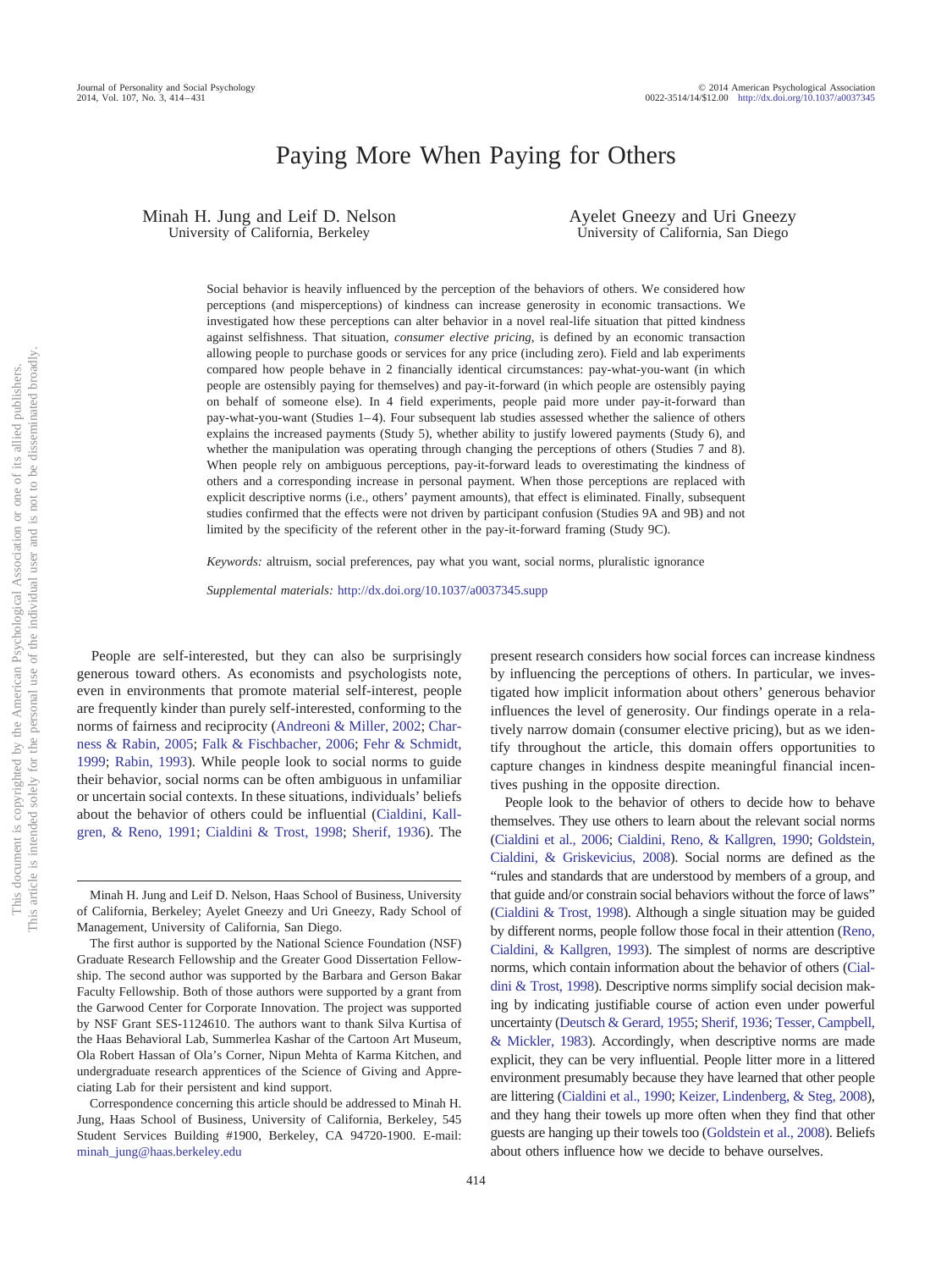People are also influenced by their interpretations of others' behavior, but that means that they may be vulnerable to their own misinterpretations. Pluralistic ignorance is one way in which people misunderstand social norms. People see a common or consensus behavior in others and infer an underlying social norm, but sometimes that inference is inaccurate. Under pluralistic ignorance, everyone might behave similarly, but an observer believes that the observed are doing so out of adherence to a different norm (Miller & McFarland, 1987). Accordingly, people follow the behaviors of others even when they falsely perceive their own attitudes and judgments to be quite different (Allport, 1924; Prentice & Miller, 1993).

With such a potential misperception in mind, we asked, How does social perception influence personal prosocial behavior? Do people correctly estimate the level of others' generosity (or selfishness) in economic exchanges? A small number of studies have investigated people's perceptions of others' prosocial behaviors in contexts where their pure self-interest motive is relevant and salient. Some studies have suggested that people overestimate underlying self-interest, for example, inferring that others donate blood for financial incentives (Miller & Ratner, 1998). Other studies started with a similar bias ("Other people are more selfish than I am") but revealed error in self-perception: the observers were just as selfish as the people they observed (Epley & Dunning, 2000). When it comes to prosocial spending, people think that others are less likely to spend and choose to spend less.

When the prosocial trappings are stripped away, people spontaneously judge others to be much more willing to part ways with their money. When estimating how much others would be willing to pay for goods, people consistently believe that others would pay more (Frederick, 2012). In combination with these observations, we can see that there are substantial misperceptions of others, but the direction of that misperception is substantially guided by context. In this article, we consider behavior in a context that is somewhat prosocial and somewhat commercial. As we demonstrate, that combination allows for a mixture of misperception and social influence that prompts more generous behavior.

### **Consumer Elective Pricing: Pay-What-You-Want and Pay-it-Forward**

The context for our investigation was consumer elective pricing. Consumer elective pricing, as we defined it here, is any commercial transaction in which the buyer can pay any price for a good or service. Consumer elective pricing offers an opportunity to test the extent to which people deviate from pure self-interest in transactions that are both commercial and social. Maximizing immediate self-interest would move people to pay zero, whereas considering others' welfare (e.g., sellers) would push them to pay more. Furthermore, consumer elective pricing provides a conservative setting for evaluating generous behaviors because such behaviors necessarily come at directly measurable personal costs (i.e., they are incentive compatible).

The most well-documented form of consumer elective pricing is pay-what-you-want (PWYW) pricing. PWYW has received much popular and academic attention. A precipitating event came in the release of (British popular music artist) Radiohead's album *In Rainbows* in 2007. The band released the album as a pay-whatyou-want download and was rewarded with one of their most frequently purchased albums. Since Radiohead's PWYW album made headlines, more independent musicians (e.g., Girl Talk,

Amanda Palmer) are adopting PWYW. But the applicability of PWYW goes beyond the marginal or "creative" market territory. For instance, Panera, a large restaurant chain, also opened PWYW cafes for soups and sandwiches. HumbleBundle attracts millions of customers, sells many categories of products (e.g., video games, digital music, and e-books), and is hugely profitable with a PWYW pricing set-up. Even if most customers are self-interested, there is enough social kindness left over to sustain company profitability.

Some studies have investigated this surprisingly generous behavior (e.g., Kim, Natter, & Spann, 2009; Mak, Zwick, & Rao, 2010; Regner & Barria, 2009; Regner & Riener, 2012; Schmidt, Spann, & Zeithammer, 2012). Such generous behavior is particularly surprising given that it involves explicitly financial exchanges that otherwise increase selfishness (Vohs, Mead, & Goode, 2006). PWYW transactions invoke concerns of reciprocity and fairness (e.g., Kim et al., 2009), suggesting that people feel obligated to pay, even when offered an opportunity not to do so. An important motive for buyers is maintaining or burnishing their self-image and self-identity in making decisions about whether to buy and how much to pay (Gneezy, Gneezy, Nelson, & Brown, 2010; Gneezy, Gneezy, Riener, & Nelson, 2012). The latter set of studies showed that self-image concerns can push people to pay more, but it may also make them less likely to buy so as to avoid the scrutiny of the situation altogether.

In these situations, how are people influenced by their beliefs about the behaviors of others? PWYW transactions are direct exchanges between a buyer and a seller, invoking concerns of reciprocity and fairness. Because the "appropriate" price is often inherently ambiguous, a useful point of reference might be to know what others pay. When that information is not available (as it most often is not), people make guesses. Do those guesses change when different norms are highlighted, as in the case we investigated, when payments are implicitly linked with the behavior of other customers, not just with that of the seller? Because descriptive norms can influence prosocial behaviors (e.g., Goldstein et al., 2008), if people judge others to be generous, that descriptive norm may induce more generosity.

We find such a framing manipulation in a close cousin of PWYW: Pay-it-forward. Under pay-it-forward (PIF) pricing, people are still given the opportunity to electively choose any price they want (including zero), but the payment is treated differently. Customers are told that their product has been paid for by a previous customer and that their payment will be on behalf of someone else who comes later. PIF is less common than PWYW, but it does exist. To give one example, diners at Seva Café, a restaurant in Ahmedabad, India, are told that a previous guest paid for their meal as a gift, and they have a chance to make a similar gift for a future guest. Another related example is a movement of "suspended coffee" cafes in various European cities. At these coffee shops, people can choose to pay for two (or more) cups of coffee, one for themselves and the other, "suspended" cup for anyone who wants it (Poggioli, 2013).

From the perspective of the seller, PIF pricing is financially identical to PWYW pricing: all customers receive a good and choose the price they want to pay, and all of that payment goes to the seller. However, a PIF framing transforms the direct reciprocal relationship between the buyer and seller under PWYW pricing to a symbolically social relationship with other customers: the re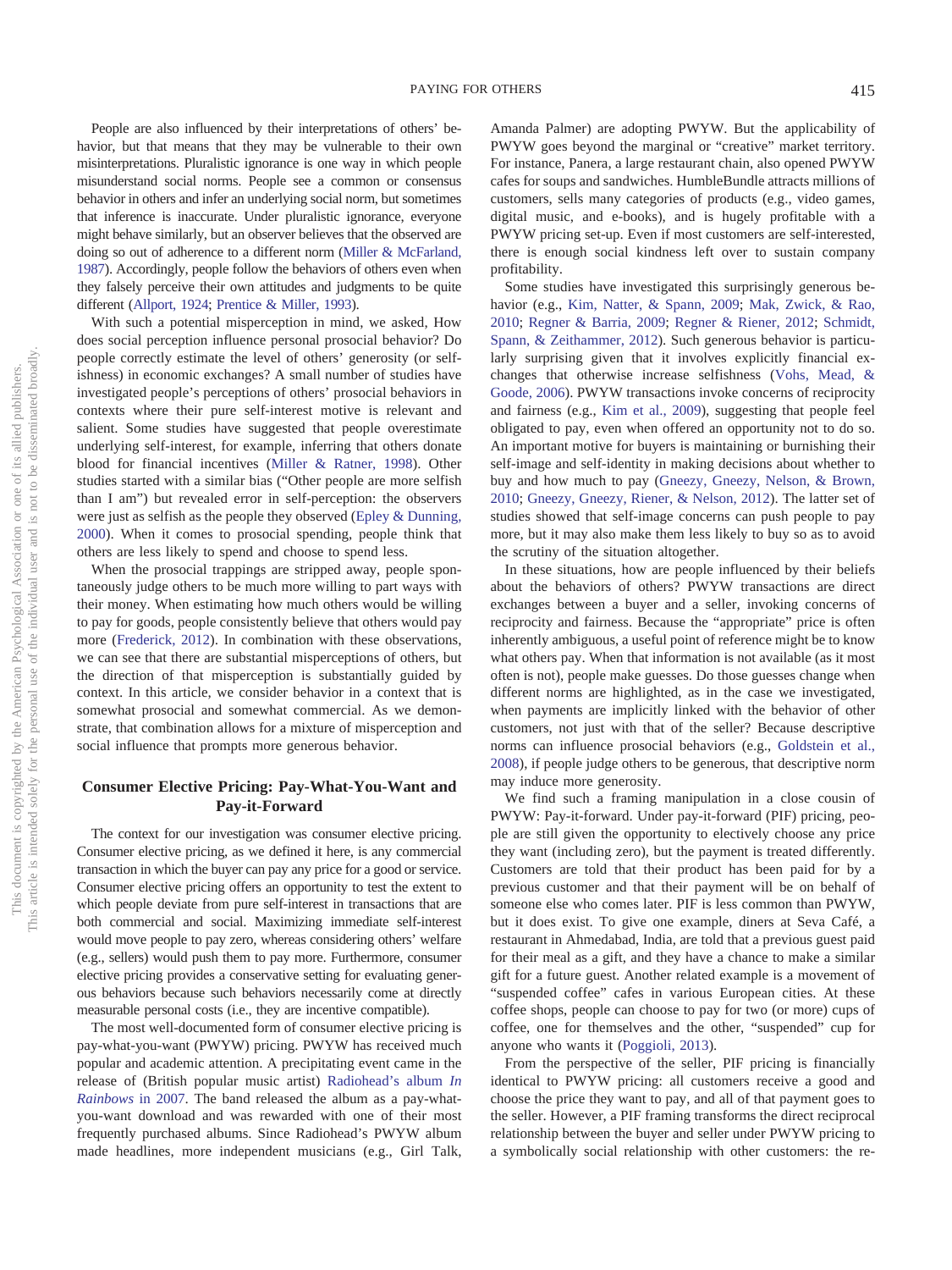ceiver and giver of a gift. In this way, the direct exchange with the seller also takes on a symbolic social exchange.

In this research, we compared behaviors under the two forms of consumer elective pricing: PWYW and PIF. We expected that the forces influencing PWYW behavior would also influence PIF behavior. People would seek to be fair to sellers and reciprocate their efforts and to maximize their self-image and social image. Under PIF, despite facing an identical financial bottom line, those same forces might change qualitatively or quantitatively.

# **How Do Others' Behavior Influence Payments in Consumer Elective Pricing?**

Although, as we describe later, our research was guided by an effort to consider (and discard) alternative explanations, our core prediction relied on the findings described earlier. PIF, by dint of its definition and implementation, encourages people to think about the payments of others. Furthermore, because part of consumer elective pricing is *commercial*, people think that others are paying a lot (Frederick, 2012). However, because part of consumer elective pricing is *social*, people are especially guided by the norms of others. In combination, these forces could potentially combine to lead people to increase payments under PIF relative to PWYW. Our first four studies demonstrate that relationship in field experiments.

We then present and test four possible explanations for why people might pay more under PIF than PWYW: *salience of others, differential weights for reciprocity and generosity, payment as justification,* and *generosity matching*. Each of these accounts is further detailed in the section after our report of the four field studies (Studies  $1-4$ ), but here we briefly describe these mechanisms.

Our first account, *salience of others,* predicts that people are more generous under PIF than PWYW because the PIF framing makes others more salient and present than the PWYW framing. This explicit reference to other customers may increase the pressure to reciprocate or look generous. The account involving *differential weights for reciprocity and generosity* predicts that people pay more under PIF than PWYW because they might be basing their payment on the opportunity to be generous rather than on social pressures of having to reciprocate the action of the seller. Our third account, *payment as justification*, is that people pay because they feel that they need to justify their payments more under PIF. Last, *generosity matching* predicts that people perceive a higher level of generosity in others under PIF than PWYW and pay more to match their perception of others. We tested whether one or more of these accounts explain why people pay more under PIF than PWYW in Studies 5–8.

Consumer elective pricing provides a rich setting for evaluating generous behaviors because they can be tested both in the lab and the field. While lab experimentation is useful for testing the psychological variables in a controlled setting, it provides an abstract environment, for which behavior may systematically differ from behaviors in the field (Cialdini, 2009). Accordingly, we used field experiments to identify the phenomenon we were investigating and followed up with lab experiments to better understand the psychology of the phenomenon.

#### **The Overall Plan of the Studies**

The article is roughly divided into two portions. The first goes to lengths to establish the reliability and generalizability of our primary prediction that people will pay more under PIF than under PWYW. We conducted an initial field experiment with a museum, randomly assigning visitors to receive either a PWYW or a PIF message (Study 1). We then conducted nearly exact replications at the same field setting, confirming customers' understanding of the pricing (Study 2) and the financial interpretation of the results (Study 3). We then moved to a different field setting (a gourmet coffee vendor) to test whether the effect could generalize to a very different setting (Study 4).

The second part of the article reports our efforts to understand why people pay more under PIF. We developed a laboratory paradigm in which actual goods were exchanged for actual payments and that also allowed us to manipulate psychologically meaningful moderators and observe their influence. We tested how participants' payments were influenced by the identifiability of the giver and receiver (Study 5), the ability to communicate with the next participant (Study 6), and knowledge about the behavior of the previous participant (Studies 7 and 8). A final study includes three additional experiments in which people predicted their own behavior or the behavior of others under different articulations of the central manipulations (Experiments 9a–9c). These experiments helped us to rule out some plausible confounds and provide some additional insight into the generality of the basic relationship.

# **Study 1: A Field Experiment in Museum Admission Payment**

#### **Method**

We conducted a field experiment at the Cartoon Art Museum (CAM) in San Francisco. The CAM showcases 6,000 pieces of original cartoon and animation art, is located in a central part of the city, and charges approximately \$7 on regular admission days. It has been hosting a Pay-What-You-Wish Tuesday on the first Tuesday of every month for more than 10 years. Groups of participants ( $N = 151$  groups) in this study were the individuals who visited the museum on the first Tuesdays of September and October in 2011 from 11 a.m. to 4:30 p.m. We predetermined the 2-month window and did not analyze any data until the completion of the experiment. For this study, and all that follow, we report how we determined our sample size, all data exclusions (if any), all manipulations, and all measures in the study (Simmons, Nelson, & Simonsohn, 2011).

During the experiment, our team of experimenters functionally took over the staffing of the museum. As we detail later, they handled the random assignment, presented the manipulated payment request, administered all transactions, and recorded responses.

All visitors were assigned to one of two conditions. Participants in the PWYW condition were told

Today is a Pay-What-You-Wish Day. You can pay what you want for your admission. How much would you like to pay?

We used "Pay-What-You-Wish Day" instead of "Pay-What-You-Want Day" because that is the term the museum has typically been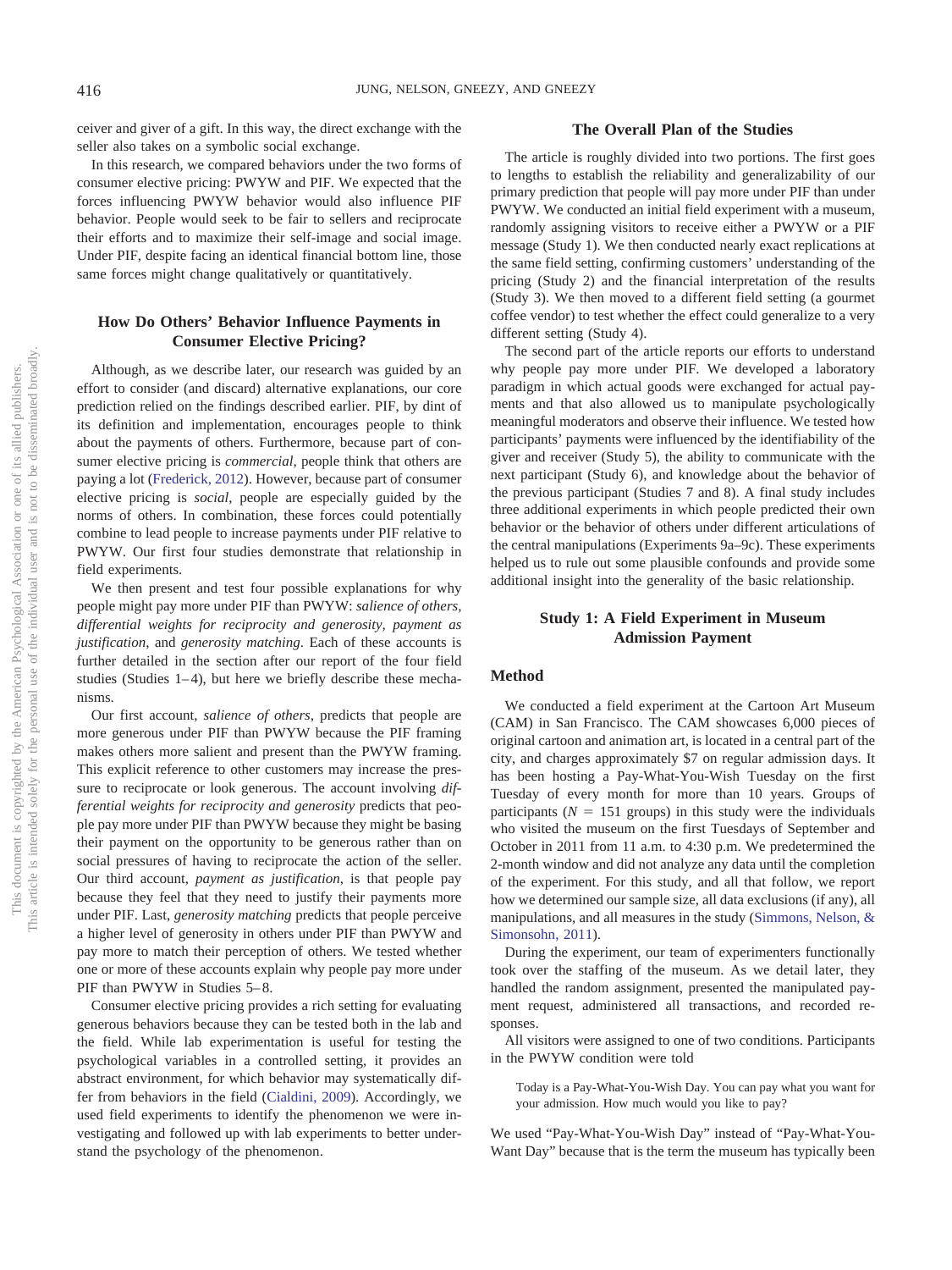using in its promotional materials. Participants in the PIF conditions were told

Today is a Pay-What-You-Wish Day. A visitor who came earlier paid for your admission. Since you are paid for, you now have a chance to pay forward the admission for another person who will come later today. How much would you like to pay forward for another person's admission?

The research assistant at the reception desk greeted visitors as they entered the museum and delivered the manipulation. When people arrived in groups (58% of the time), everyone in the group was assigned to the same condition. Conditional assignment was determined as follows. The first group of the day was randomly assigned to one of the two conditions. We then alternated after every 10 groups of visitors. This was occasionally extended to 11 or 12 consecutive groups if the groups were immediately adjacent in line because we did not want to risk contamination across conditions. Visitors trickled in throughout the day, so this was a rare occurrence. We had three large groups that consisted of more than 10 people per group. They were 36 children from a local school, 11 people from a nonprofit organization for the mentally disabled, and 17 people from a halfway house. We did not communicate with each individual in these groups but gave our pricing manipulation to the group leaders who did not share this information with their group members. The analysis we report here included these people, but excluding these groups changes neither the direction nor the statistical significance of the effect.<sup>1</sup>

**Data analysis strategy.** We recorded each participant's payment amount, the time he or she entered the museum, the number of people in a group, and immediately obvious demographic information (i.e., the gender composition of the group, and their approximate ages and ethnic backgrounds).<sup>2</sup> We predicted that people would pay more under PIF pricing than under PWYW pricing.

The correct specification of the analysis was not immediately obvious. People frequently come in groups, so group-level analysis seemed appropriate. Of course, not all groups are of the same size, and group size could (and does) have a substantial influence on payment amounts. Basically, bigger groups paid more than smaller groups since more people were gaining admission. Group size also could (and does) have a perverse effect akin to social loafing (Freeman, Walker, Borden, & Latané, 1975; Lynn & Grassman, 1990; Seiter & Weger, 2010); as groups get larger there is a bit more anonymity and a little more selfishness. These concerns suggest that the size of the group should be accounted for in the analysis. However, some groups were composed of individuals who each chose to pay separately (and whose payments were independent of each other), and some groups submitted one payment, but only after each person made an individual contribution to the person directly paying the receptionist. These suggest that an individual-level analysis might be reasonable.

We decided to focus on the following specification: payment-perperson, with the group as the unit of analysis. Accordingly, that is the analysis we report in text for this study and the subsequent field studies. Nevertheless, because that decision is at least somewhat arbitrary, Table S1.2 in the online supplemental materials reports the results of the alternative specifications. As that table reveals, the specification influences both the size and the statistical significance of the effects. Nevertheless, regardless of the specification, the findings remain supportive of the central hypothesis.

#### **Results and Discussion**

Groups paid more under PIF than they did under  $PWYW$  ( $M =$ \$2.67 per person vs. \$1.82 per person),  $F(1, 149) = 4.74$ ,  $p = .031$ . For alternative specifications of the analysis, see Table S1.2 in the online supplemental materials.

Despite extremely similar wording and identical financial implications, people paid more under PIF than under PWYW. Although consistent with our prediction, we wanted to see if the pattern of results would replicate. Furthermore, when discussing this finding with colleagues some months later, someone raised the possibility that our participants might have simply misunderstood the payment description. $3$  Specifically, it may have been the case that people paid more under PIF simply because they inferred that previous visitors had paid a full regular admission price of \$7. We therefore rephrased our manipulation to eliminate this ambiguity and replicated the experiment in Study 2.

# **Study 2: A Second Field Experiment in Museum Admission Payment**

We sought to make Study 2 to be a nearly perfect replication of Study 1 with a small adjustment in the wording of the pricing manipulation.

### **Method**

We conducted an experiment on one PWYW day on June 5, 2012, at CAM. The museum receives considerably higher traffic in the summer months. Accordingly, we estimated that a single day would be enough for data collection. The procedure was the same as in Study 1 except for the following: To make sure participants understood that *all* visitors ( $N = 152$  groups consisting of 372 individual visitors) $4$  paid what they wanted for admission, we specifically explained that to everyone. We told participants in the PWYW condition

Today is a Pay-What-You-Wish Day so all visitors will be admitted regardless of how much they pay. Today, all visitors, including you, can pay any price they want for their own admission. How much do you want to pay?

Participants in the PIF condition were told

Today is a Pay-What-You-Wish Day so all visitors will be admitted regardless of how much they pay. Today all visitors, including you, can pay any price they want for the admission of someone who comes later today. But your admission has already been paid for by someone who came earlier, and you have a chance to pay for someone else who

<sup>4</sup> One student group ( $n = 18$ ) came with their teacher as part of a class trip. Another group  $(n = 5)$  had a prepaid "Go Card" which guaranteed free admission to all museums. Neither group received either version of the manipulation, and hence neither could be included in the analysis.

<sup>&</sup>lt;sup>1</sup> The results after excluding these cases:  $M_{\text{PIF}} = $2.73$  vs.  $M_{\text{PWYW}} =$  $$1.84; F(1, 146) = 5.73, p =$ 

Although we collected this demographic information, we never seriously considered it. In general, women paid slightly more than men (in Studies 1, 2, 4, and 6) and older people paid more than younger people (in Studies 1, 2, and 3). Because those factors were not systematically linked to conditional assignment, none influenced the operation of the manipulation. Those variables are visible in the available data sets. <sup>3</sup> Thanks, Clayton Critcher.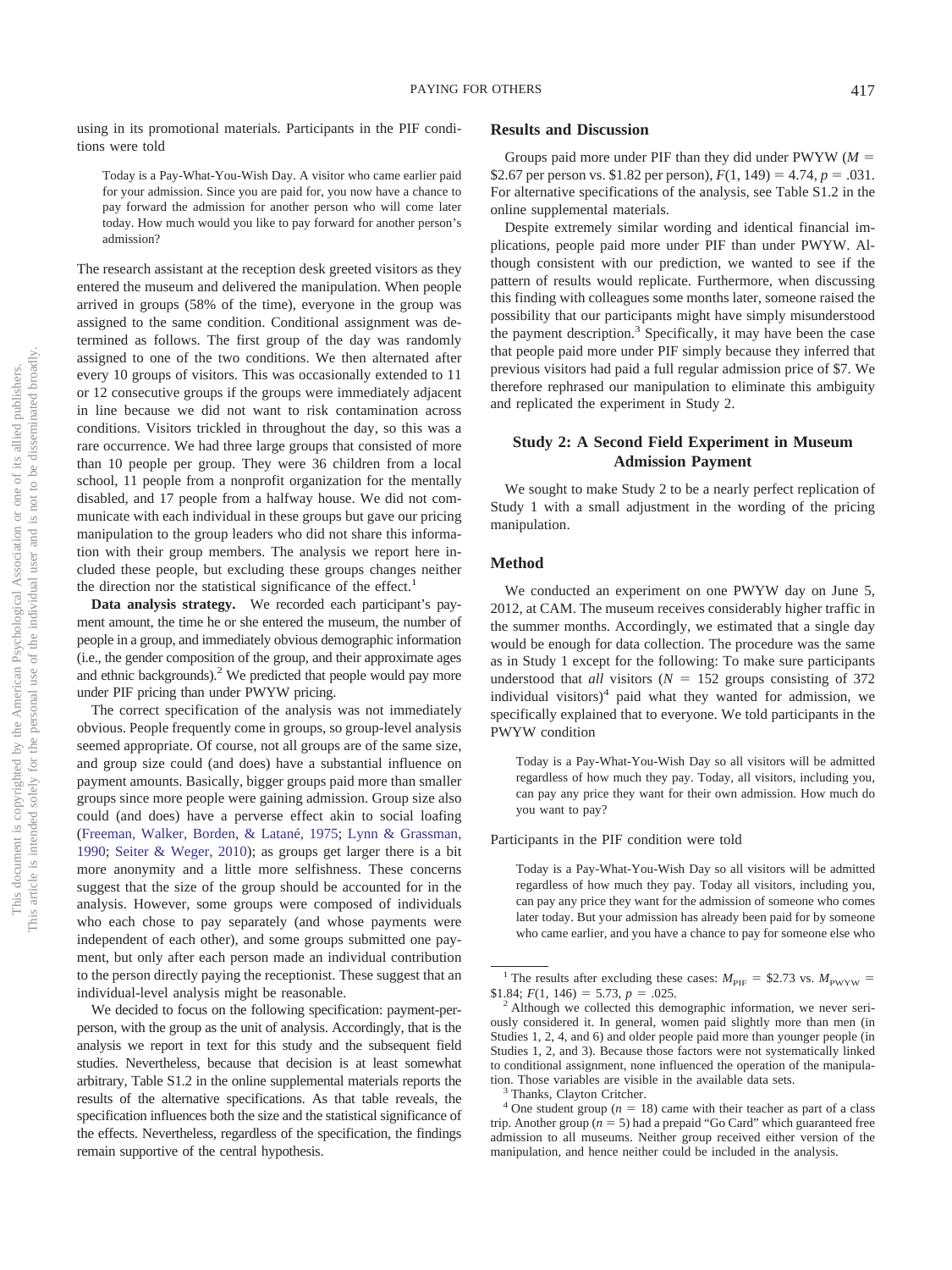will come later. How much do you want to pay?

We recorded the same information as in Study 1.

#### **Results and Discussion**

Consistent with the results of Study 1, participants paid significantly more under PIF. That is, even when people were specifically told that all visitors paid what they wanted for admission, they still paid more under PIF than  $PWYW$  ( $M = $3.07$  per person vs. \$2.19 per person),  $F(1, 150) = 5.33$ ,  $p = .022$ .<sup>5</sup> Table S1.2 in the online supplemental materials reports alternative specifications of the analysis.

# **Study 3: A Third Field Experiment in Museum Admission Payment (and a Test of Cannibalization From Other Purchasing)**

We had two goals for Study 3. First, we sought an additional replication of the results from Studies 1 and 2. Second, we wanted to examine, and possibly rule out, a potential downstream consequence of our effects. In simplified form, the museum has two sources of revenue: admission payments and purchases from the museum store. If people pay more for admission, will they pay less when they visit the gift shop later?

#### **Method**

We conducted Study 3 on four different PWYW days at CAM from November 2012 to February 2013. We gathered this larger sample so that we might have at least tolerable power for looking at variation in store purchases. The procedure is the same as in Study 1 except that this time all visitors  $(N = 304)$  were given a colored sticker and asked to put it on their shirt before they entered the museum. Visitors in the PWYW condition received a green sticker and those in the PIF condition received a blue sticker. As in the previous studies, we recorded their payments for admission (as well as group size) at the front desk. Additionally, in the museum store, a research assistant who was blind to the conditional assignment recorded the purchased items, the total receipt, and the sticker color of all customers.

#### **Results**

Replicating the previous two experiments, people paid more under PIF than PWYW  $(M = $3.59$  per person vs. \$2.64 per person),  $F(1, 302) = 10.33$ ,  $p = .001$ . There was no evidence that our manipulation cannibalized from overall revenue, however. The PIF visitors made similarly sized purchases as those in the PWYW condition ( $M_{PIF} = $20.64$  vs.  $M_{PWYW} = $14.83$ ),  $t(50) = 1.14$ ,  $p = 0.253$ . The number of people purchasing in the PWYW relative to the PIF condition did not differ,  $\chi^2 = 1.45$ ,  $p = .23$ . The combination of these factors (a slight increase in purchase likelihood from one group and a slight increase in purchase amount from the other) meant that total revenue was very similar in the two conditions.

The three field experiments at CAM provide robust evidence that people pay more under PIF than PWYW. Of course, replicable does not mean generalizable. We cannot speak to every possible application of PIF pricing, but in our next study, we wanted to at least investigate that it could work in a fairly different setting. One particular concern related to generalizability is that museum admissions might be peculiar. Museums are nonprofits, so payments might already feel more like donations—a feeling that might be intensified under PIF. Furthermore, museums fairly clearly have almost zero variable costs; if a museum admits four people or 400 people, the costs are almost unchanged. Accordingly, a single individual could reasonably infer that he or she personally is costless to serve, thereby plausibly becoming unusually sensitive to the manipulation. We conducted a fourth field experiment to test whether our findings would replicate with a for-profit company.

## **Study 4: A Field Experiment With a Gourmet Coffee Vendor**

We sought a business collaborator with all of the following features. It sold a product that had clear unit costs. It was clearly a for-profit company. It served a different population than that served by the first three studies (who were primarily residents of and visitors to the city of San Francisco). We also wanted to find a company for which elective pricing might be plausibly profitable because of small costs and relatively frequent purchases (e.g., we did not approach any Maserati dealerships).

# **Method**

"Ola's Corner," a gourmet coffee vendor in the Bay Area, specializes in rare African coffees and, among a few other locations, operates coffee stands at local farmers' markets. We sold cups of Ola's coffee at a farmers' market in Jack London Square in Oakland, California. As with Studies 1 and 2, we used the existing infrastructure (i.e., the tent, signs, and carafes) that Dr. Ola regularly used but completely replaced the staff with research assistants. Participating groups  $(N = 132$  groups) in this study were the people who bought coffee on two subsequent Sundays in April 2012 approximately from 8:30 a.m. to 2:30 p.m. We predetermined the two Sundays and did not analyze any data until the completion of the experiment. We asked customers who approached the counter for a cup of coffee to either pay what they wanted for a cup of coffee or pay-it-forward to another customer. Participants in the PWYW condition were told, "Today, you can pay what you want for a cup of coffee. How much would you like to pay?" In the PIF condition, they were told

Today, you can pay what you want for a cup of coffee. A person who came earlier has paid for your coffee. Now that your coffee's been paid for, you have a chance to pay it forward to a person who will come later. How much would you like to pay forward?

Similar to the previous studies, we recorded each customer's payment, the time of the transaction, the group size, the number of cups purchased (which differ in the event that a group approaches the counter, but only some people buy coffee), and immediately

<sup>5</sup> People paid more, in both conditions, in Study 2 than in Study 1. Though it is possible that our clarified wording had this effect, it seems just as likely that it is a seasonality effect. Perhaps people simply pay more in the springtime?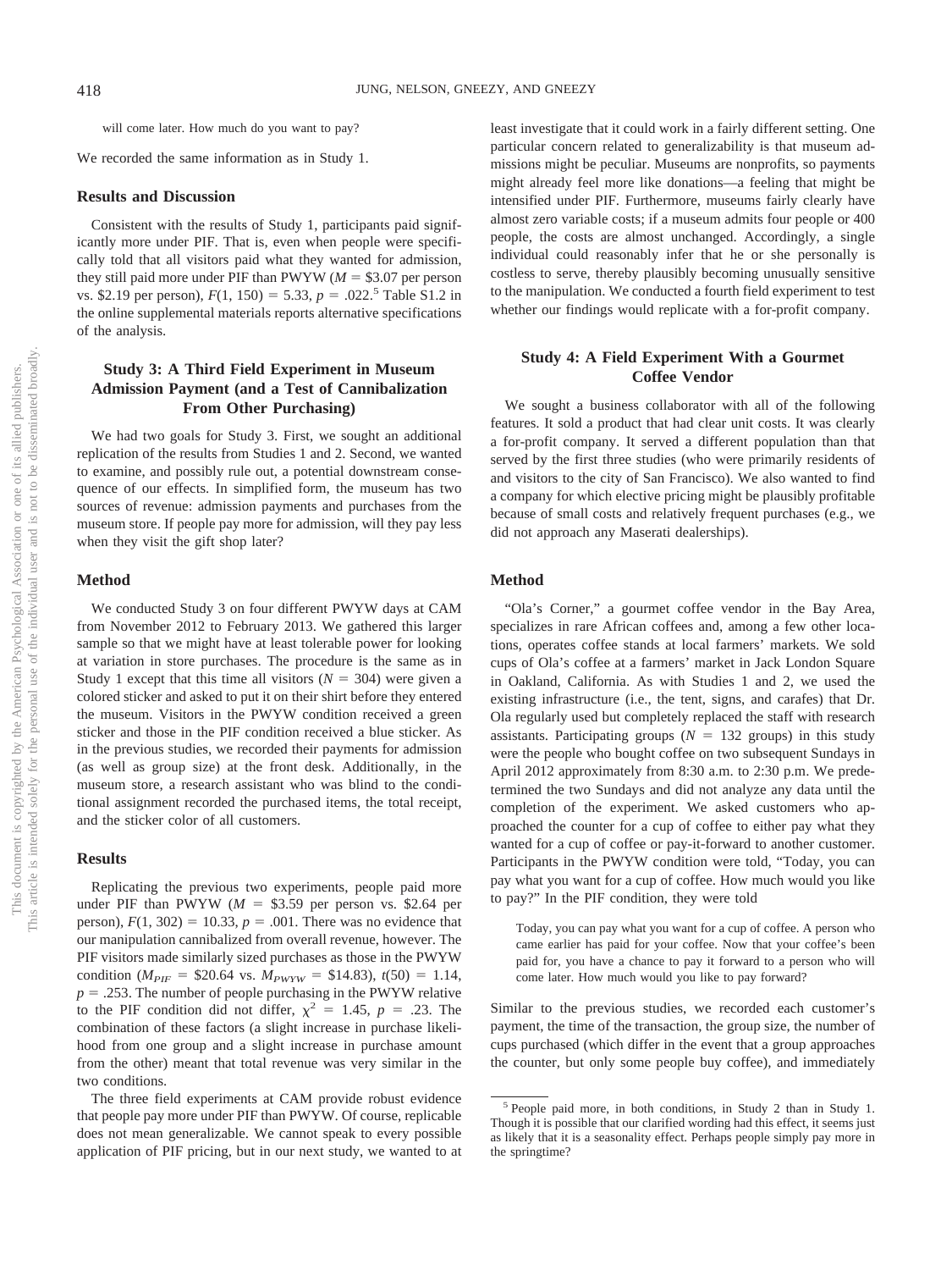| Study | Pay-what-you-want         | Pay-it-forward            | $t$ tests, $p$ value      |
|-------|---------------------------|---------------------------|---------------------------|
|       | \$1.89 $(n = 74; 2.03)$   | \$2.67 ( $n = 77$ ; 2.69) | $t(149) = 2.18, p = .031$ |
|       | \$2.19 ( $n = 77$ ; 2.05) | \$3.07 ( $n = 75$ ; 2.63) | $t(150) = 2.31, p = .022$ |
| 3     | \$2.64 $(n = 163: 2.20)$  | \$3.58 $(n = 141; 2.91)$  | $t(304) = 3.21, p = .001$ |
| 4     | \$1.93 ( $n = 67$ ; 0.93) | \$2.33 $(n = 65: 0.90)$   | $t(130) = 2.55, p = .012$ |

Table 1 *Studies 1, 2, 3, and 4: Payment Per Person in Group (Sample Size; Standard Deviation)*

obvious demographic information (i.e., the gender composition of the group, and their approximate ages and ethnic backgrounds).<sup>6</sup>

#### **Results and Discussion**

Consistent with the results of Studies 1–3, people paid more for coffee under PIF than PWYW ( $M = $2.33$  vs. \$1.93 per cup),  $F(1, 1)$  $130) = 6.50, p = .012$ . Table S1.2 in the online supplemental materials reports alternative specifications of the analysis.

Thus far, four studies conducted in two different field settings (one nonprofit and one for-profit; see Table 1) showed that people pay more under PIF than under PWYW. These studies established that the manipulation was consequential, but they did little to explain why this difference emerges. We tried to answer this question in Studies 5– 8.

# **Why Do People Pay More Under PIF? Four Possible Accounts**

Previous research has documented strong social norms for reciprocation (Cialdini, 1993; Fehr, Gächter, & Kirchsteiger, 1997; Goranson & Berkowitz, 1966; Gouldner, 1960; Trivers, 1971). Reciprocation implies a relationship in which one party responds in kind for a deed (good or bad) by the other party (Fehr & Gächter, 2000). Under PWYW, customers might be reciprocating the behavior of the seller for the product or services they received. People also reciprocate *indirectly*, returning one party's kind or unkind behavior to *another* party (Alexander, 1987; Gray, Ward, & Norton, 2014; Nowak & Sigmund, 1998). Accordingly, people might be indirectly reciprocating a customer's kind behavior to another customer under PIF. People contribute as much if reciprocity is indirect as if it is direct (Dufwenberg, Gneezy, Güth, & van Damme, 2001). Reciprocation in either direct or indirect form might explain why people pay more than \$0 overall, but there is no evidence suggesting that people are more pressured to reciprocate indirectly than directly. Furthermore, it is clear that the goods and services are available regardless of the previous parties' payments. There is little formal indebtedness. Then why do people pay more when paying forward than paying what they want?

We speculate four possible explanations that may explain the phenomenon. The first possibility, which we termed *salience of others*, is that people pay more under PIF than PWYW because other customers in the exchanges are made more salient in the PIF framing than in the PWYW framing. Perhaps, people are thinking of PIF as a gift exchange rather than as a financial exchange. Predictably, social exchanges engage a very different psychology than financial exchanges, and it may be the case that PIF invokes

the norms and pressures of social exchanges. Although people would want to reciprocate in both PWYW and PIF exchanges, the pressure to reciprocate might be stronger when the presence of others becomes salient as in the PIF framing. PIF is merely a symbolic gift exchange in which there is no definitive "other," but people may nevertheless feel indebted and pressured to reciprocate.7

If PIF payments are primarily driven by the salience of others, then a variable that intensifies the salience should *increase* the difference. One way to increase the salience of others in a PIF exchange is to shift the giver/recipient from ambiguous and anonymous to specific and identified. People are more engaged when processing information about a specific target (Chaiken, 1980; Petty & Cacioppo, 1986) and are more willing to help an identified victim more than a statistical victim (Schelling, 1968; Small & Loewenstein, 2003). Accordingly, if salience of others lies at the explanation for PIF effectiveness, then people would pay more under PIF when the anonymity and ambiguous identity of others in their exchange relationships are removed. We considered this possibility in Study 5.

The second account, *differential weights for reciprocity and generosity,* predicts that people pay more under PIF because of an opportunity to be generous to others. People would want to reciprocate under both PWYW and PIF, but people may be kinder when an exchange involves not only pure reciprocation of the kindness from one person, but it also offers an opportunity to be generous to another person as in PIF. People may also want to be generous toward the seller under PWYW. When thinking about how much they want to pay, people may think more about a fair price, rather than a price that they would pay to feel generous. Or they might feel pressured to reciprocate and pay the minimum amount that is considered appropriate to avoid social pressure (DellaVigna, List, & Malmendier, 2012). But when paying forward, they might feel less tied to the need to reciprocate but more driven by an opportunity to be generous toward the recipient of a gift and pay more than the amount that pure reciprocation would induce them to pay.

As with the salience of others account, the differential weights for reciprocity and generosity account predicts that increasing the presence of others would increase payments under PWYW and PIF. But differential weights for reciprocity and generosity account

 $6$  As with Study 1–3, we did not have any specific predictions for these measures, and so we did not report those results here. Nevertheless, those variables and those data are available with the complete data sets.

 $\alpha$ <sup>7</sup> Customers' concern for other buyers is necessarily not literal; the next customer gets the same offer regardless. But they may still feel direct guilt for paying zero or very little.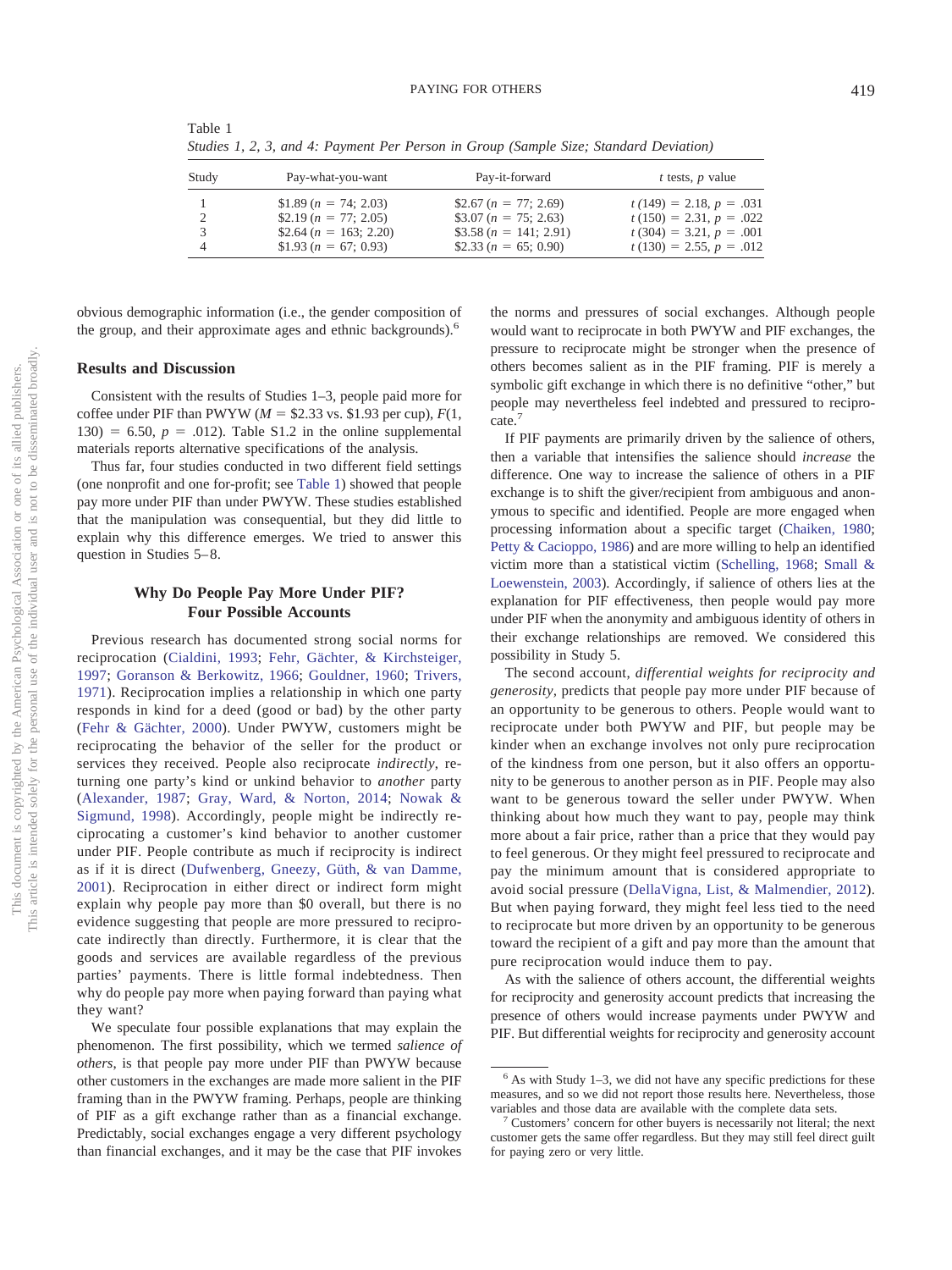further separates the influences of the salience of the giver and that of the recipient of a gift and predicts that increasing the identifiability of the recipient produces a higher levels of generosity. We tested this possibility in Study 5.

The third account is that perhaps people are thinking of *payment as justification*. People may feel more pressured to justify their level of kindness under PIF, and in the absence of any other means of communication, an increased payment is easier to justify. People avoid morally discrediting behavior, but if they can justify it, subsequent behavior may be more unethical (Miller & Effron, 2010; Monin & Miller, 2001). Accordingly, people make more morally questionable choices if they can effectively hide their true motive and justify their behaviors (Snyder, Kleck, Strenta, & Mentzer, 1979). Paying zero or very little under PIF could cost customers' social image since their generosity would be judged purely based on their payment amount. If, on the other hand, people are offered a costless opportunity to save their social image through justification, they may *pay less*. We considered this possibility in Study 6.

Our fourth account, *generosity matching*, develops out of our initial argument about the influence of descriptive norms. Perhaps people believe that PIF pricing increases generosity in others. Such a systematic perception informs intuitions about existing norms that subsequently guide behavior. Although descriptive norms of others' behavior are not operating on the trade-offs of the exchange itself, they are invoked indirectly by the situation. PIF does not permit true generosity or reciprocity between customers, but it most likely makes people *think* about those constructs when they are determining their payments. Perhaps, under PIF, people believe that others paid more and align their own behavior accordingly. We considered that possibility in Studies 7 and 8.

To test why people consistently pay more under PIF than under PWYW, we created a laboratory setting that allowed for manipulations impractical in the field, while still allowing for actual payments.

### **Study 5: A Laboratory Experiment on Identifiability, Reciprocity, and Generosity**

If people pay more under PIF than under PWYW because of the salience of others in the PIF pricing frame, an increase in the identifiability of the giver or recipient should increase the salience of others and therefore increase payments. Prior research has shown that social preferences are heavily influenced by knowledge of and experience with the givers and recipients of prosocial acts (Small & Loewenstein, 2003; Small & Simonsohn, 2008). For example, in a field experiment, people gave 26% more to a charity when the recipient was already determined (a single family from a set of four) than when it would be determined later (Small & Loewenstein, 2003). Recipients were only slightly more identifiable (i.e., people do not get to know the recipients), but the financial consequences were meaningful and reliable. If a similar process underlies PIF, then as identifiability increases so should payments.

Our experimental design manipulated whether participants had direct interaction with the participant who immediately preceded, or immediately followed, in sequence. Additionally, in Study 5, we tested whether the account of differential weights for reciprocity and generosity could explain the conditional difference between

PWYW and PIF. If this account were responsible for the phenomenon, people would pay more under PIF (as opposed to PWYW) because they want to be generous to the next participant rather than feel a need to reciprocate for the previous participant. Accordingly, if we increased the identifiability of the next participant, then that should make people pay more. If reciprocity is more important than generosity, then we could make the reverse prediction: under PIF people would pay more when the previous participant is identifiable. Our design should be able to identify if either of these mechanisms influences the effect and then differentiate between them.

It should be noted that we conducted the experiment without any clear prediction between the proposed accounts, as each can be quite reasonably justified by previously published findings. Instead, we conducted the study to see which account seemed to offer the best explanation for the effect.

### **Method**

Undergraduates  $(N = 294)$  at University of California, Berkeley, participated in a 2 (pricing: PWYW or PIF)  $\times$  3 (social exchange: previous participant, next participant, or control/no interaction) between-participants design study. We aimed for at least 40 participants per cell and collected data until the end of the semester. We did not analyze any data until the study was concluded. In this study, before the session started, some participants briefly interacted with a confederate who appeared to be the previous participant or the next participant or who had no social interaction. In Studies 5, 6, 7, and 8, we used similar methodologies, so it is important to note that the participant samples were entirely nonoverlapping.

Participants in the "previous participant" condition were escorted from the waiting room area to the experiment room, where a confederate was seated in front of a laptop. The experimenter said, "Oh, this is Sarah. She's just finishing up. Can you wait for a minute? Let me grab something. I'll be right back." After the experimenter left the room, Sarah, the confederate, introduced herself to the participant and chatted for a minute. The conversation was scripted to be similar across all participants; the confederate restated her name and conversed about general topics related to being in school (e.g., year in school, academic majors, and so forth). The goal was to make certain that the participant was aware of "Sarah" but not to make the interaction intensely personal, which would have created a very different set of interpersonal pressures.

The experimenter then returned (after about 60 s) with the payment and receipt of the show-up fee and told the confederate, "Sarah, you can leave now. Thank you for your participation." The experimenter then began the session.

Participants in the "next participant" condition met the confederate in the waiting room. The experimenter greeted the participants and said, "Hi, are you [participant's name]? Great." The experimenter then asked the confederate her name. The confederate told her that her name was Sarah. The experimenter checked her clipboard and told Sarah, "You're here early. You're scheduled for the next session, which is after [participant's name]'s session. Could you wait for 25–30 min? Okay, can you give me a moment? Let me grab something. I'll be right back." The experimenter left the waiting room, and the confederate introduced herself to the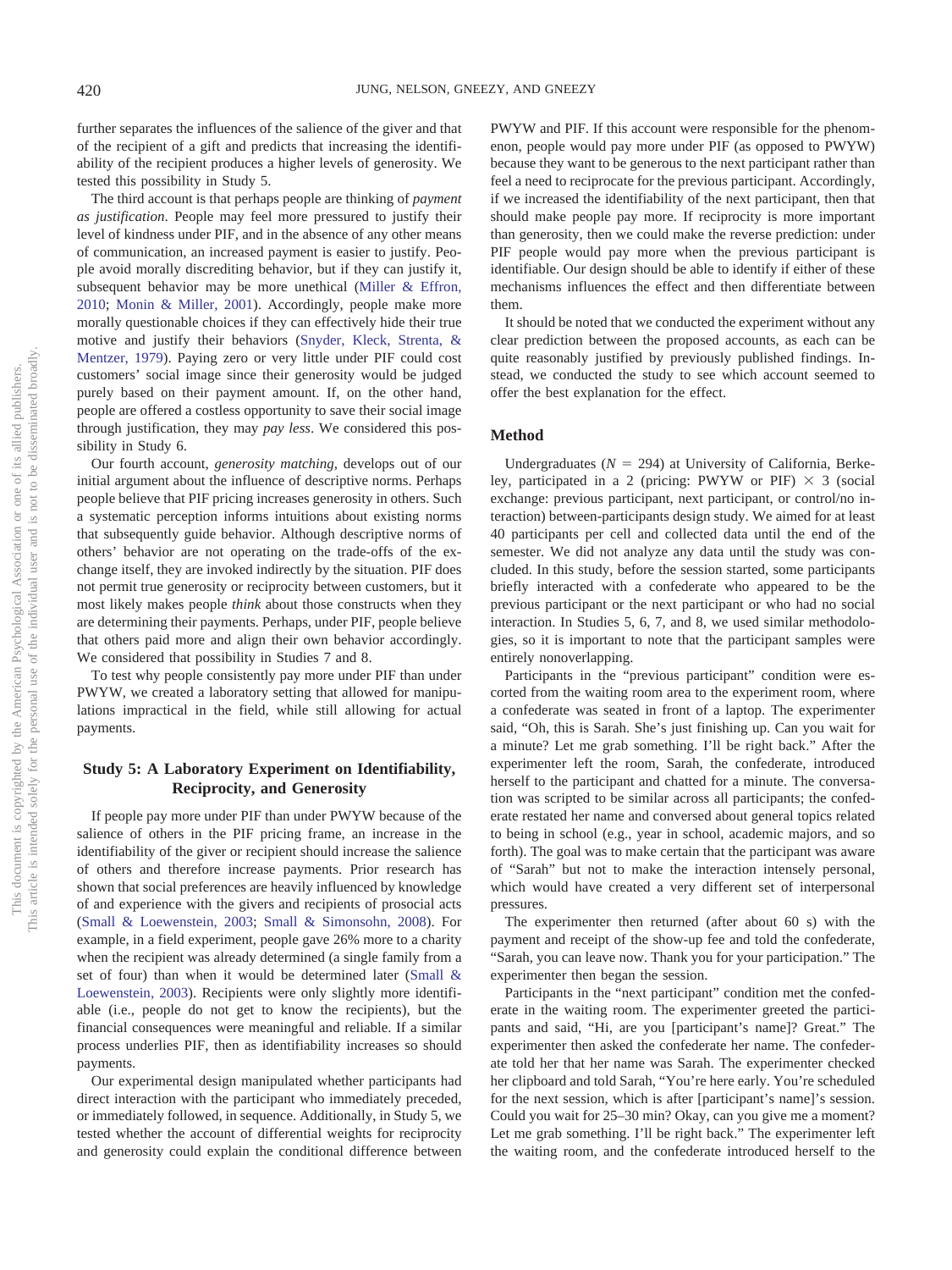participant and chatted for a minute following the same script as in the other condition. As in the previous participant condition, the experimenter was gone for approximately 60 s. The experimenter returned after about a minute and took the participant to an experiment room and began the session. In the control condition, participants did not interact with a confederate and were ushered to and from the experiment room without interacting with any confederates.

After the social interaction manipulation, each participant was seated in front of a laptop, paid a \$10 show-up fee in \$1 bills, and asked to begin the survey that was unrelated to the main purpose of this study.<sup>8</sup> At the end of this survey, participants were asked how much they enjoyed their experience at school, how much they liked participating in academic research, to what extent they felt that they were a generous person, and to what extent they had more or less money than an average student in the same school.

After participants completed the survey, they received the manipulation of payment type. An experimenter gave each a coffee mug with the university logo ("Cal," written in yellow writing on a blue mug) and asked the participant to either pay what he or she wanted for the mug or pay it forward for the next participant. The participants in the PWYW condition were told

Today you will receive a Cal mug. The mug is yours, but you also have an option to pay what you want for it. You can put your payment in this envelope, and drop it in the box on the desk.

The participants in the PIF condition were told

Today you will receive a Cal mug. The mug is yours. It was paid for by the participant before you. You have a chance to pay it forward to the next participant. You can put your payment in this envelope and drop it in the box on the desk.

The experimenter left the room for a few minutes, returned, and asked participants to proceed to a short end survey on the computer screen. The payments participants left in the envelopes constituted a critical dependent variable.

Although participants' payment amount for a mug was our main dependent variable, we assessed a number of variables that might have influenced the payment amount. After making their payment decision, participants were asked to indicate to what extent various factors influenced their payment amount for a mug. The factors, assessed with 7-point Likert-type scales, were the \$10 show-up fee, support of an academic research project, the color of the mug, novelty value of this experiment, the value of the school logo, school affiliation, an average price of a mug, and expectation by the experimenter. Furthermore, participants estimated the payment made by the previous and next participants for a mug. All participants were asked to what extent their payment was fair. They were asked to estimate the actual price of a mug at a campus bookstore. We also asked how satisfied they were with the mug and the study. Last, all participants were asked to provide demographic information such as age, gender, and ethnicity. All of the variables, with exact wording, are available in supplemental materials and are included in the available data set.<sup>9</sup> The participants were debriefed, thanked, and excused.

#### **Results and Discussion**

Before analyzing the data, we excluded six participants whom research assistants had identified as unreasonable to include: Three participants knew the confederate (and therefore could not be told that her name was "Sarah"), one participant knew about the study (and the deception) from a friend, and two participants were intoxicated with alcohol (the session was scheduled immediately after the conclusion of a college football game across the street that both participants had attended. Their inebriety was independently identified by the experimenter, the confederate, and the participants themselves). These exclusion decisions were made prior to conducting any analysis, but a post hoc analysis including those participants changed neither the direction nor the statistical significance of any effects. See Table S4 in the online supplemental materials for a full reporting of these results.

The exclusion of six participants left a final sample size of 288. A 2 (pricing: PWYW vs. PIF)  $\times$  3 (social exchange: previous participant, next participant, or control/no interaction) analysis of variance (ANOVA) on the payment for a mug yielded only a main effect of pricing, such that PIF participants paid more for the mug than did PWYW participants  $(M = $1.79 \text{ vs. } $1.27)$ ,  $F(1, 282) =$ 6.39,  $p = .012$ .

There was no evidence that knowing either the giver or receiver had any influence on payment amounts. There was no main effect of social exchange,  $F(2, 282) = 0.96$ ,  $p = .385$ , nor was there a Pricing  $\times$  Social Exchange interaction,  $F(2, 282) = 0.22$ ,  $p =$ .803. As revealed in Figure 1, across all social exchange conditions, people paid more under PIF than under PWYW, but the size of that difference was not influenced by the social exchange manipulation.

# **Predictions About the Payments of the Next Participant and the Previous Participant**

Generosity matching, one of our three alternative accounts for higher payments under PIF, predicts that the PIF pricing frame indirectly invokes norms of generosity and reciprocity. We reasoned that such implicit social forces operate at least partially on people's perception of others' behaviors under PIF. To test whether participants' belief about others' payments influenced their own payment, we asked all participants to estimate how much the previous and next participants would pay for the mug. Regardless of condition, actual payments were highly correlated with beliefs about the payment of the previous participant  $(r = .418)$ and the next participant  $(r = .449)$ .

<sup>8</sup> The unrelated experiment concerned evaluating a food item, its randomization was independent of this study, and the data were never analyzed together.<br><sup>9</sup> We included these items primarily as potential exploratory variables.

In fact, we did not observe any significant effects on the critical dependent variable (i.e., payment). Accordingly, with the exception of the analysis of the items about the predicted payments of others, we did not elaborate on their analysis. We included the exact same items in the subsequent studies so as to replicate as closely as possible across studies and to leave consistent data were anyone to subsequently go back and reanalyze the experimental data. Accordingly, all of the measures are reported in Table S2 in the online supplemental materials, and all of the data are available for download.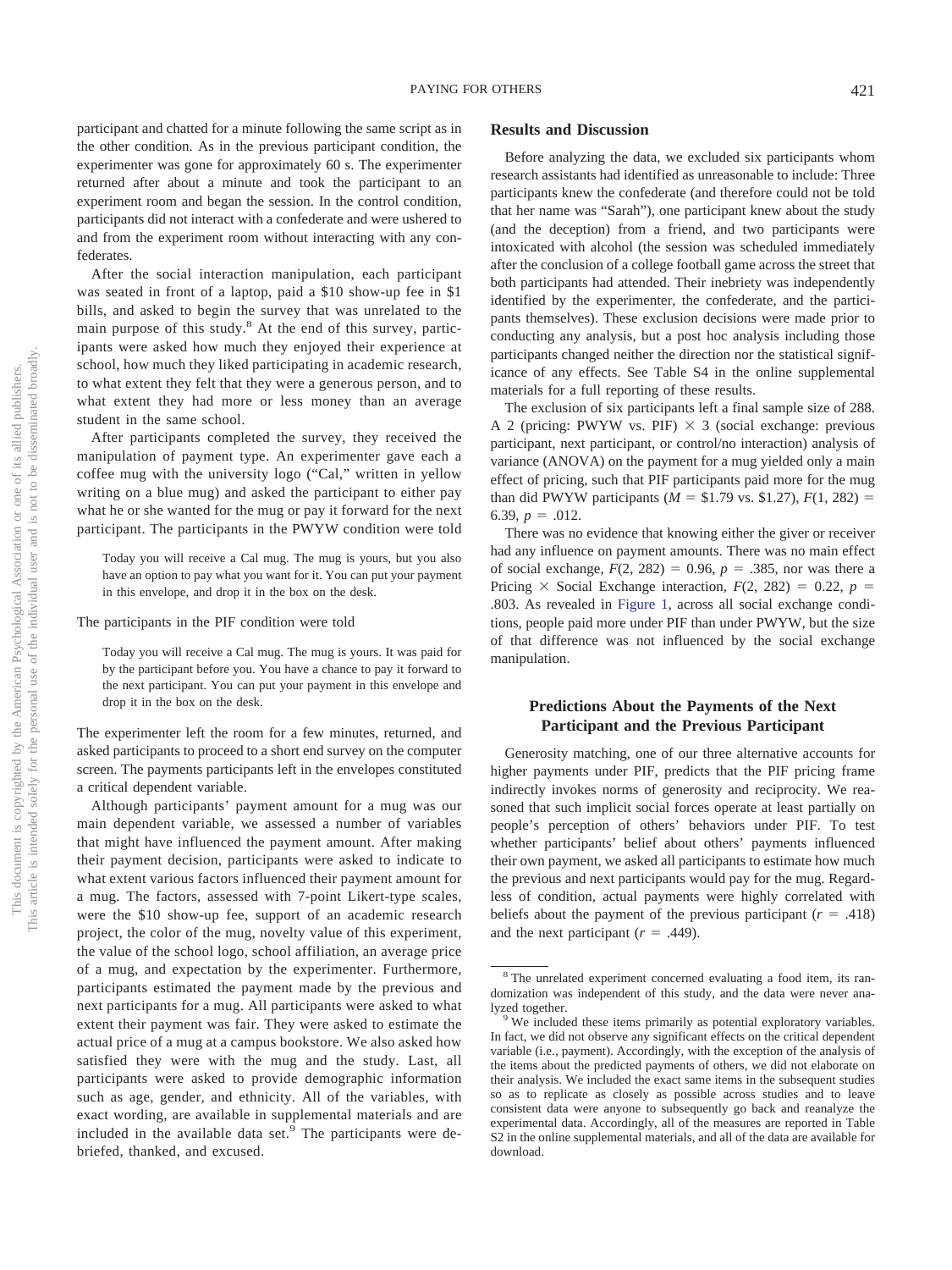

*Figure 1.* Payment amount for a coffee mug in Study 5. Error bars reflect standard error of the means.

There was one additional effect of note: Participants thought that others—either the previous participant  $(M = $2.03)$  or the next participant  $(M = $2.09)$ —paid more than they did  $(M =$ \$1.53),  $t(287) = 5.07$ ,  $p < .001$ . This effect is surprising and important. First, it is surprising in light of the many findings on egocentrism and the better-than-average effect (Alba & Hutchinson, 2000; Gilovich, Medvec, & Savitsky, 2000; Kruger, 1999; Kruger & Dunning, 1999). A simplified representation of that literature is that people think of themselves as generally better on more positive or flattering attributes, of which generosity (in the form of elective payments) would have seemed to qualify. Alternatively, if we reframe the payment as merely an expression of willingness to pay for the product, then we can appeal to a more basic phenomenon. Most people think that other people are willing to pay more for every product than they would themselves (Frederick, 2012). Why do people think that others are more generous than themselves? Furthermore, in combination with the high correlation with personal payment, how might that misperception guide behavior?

Under elective pricing, it is difficult for people to identify the "correct" payment amount—the amount that simultaneously maximizes the personal sense of propriety and frugality. One shortcut for finding that point is to ask a related question: What do other people pay? (In fact, across all study designs, participants frequently articulated this question. All research assistants were trained to say, "You can pay whatever price is right for you."). With a mental reference in mind, the payment decision is easier; people can pay an amount that is similar to what they think others must be paying. If, as we suspect, beliefs about others are critical in determining personal payments, then it is enough to believe than the specific language (PIF vs. PWYW) would influence the payments of others. If a person thinks that other people would pay more under PIF, then that inference will subsequently guide their own behavior. In the analyses that follow, we offer some tentative tests of this hypothesis.

### **Testing the Mediating Role of Perceptions of Others' Payments**

To test whether the relationship between pricing manipulation and payment for the mug was mediated by beliefs about others' payments, we conducted a mediation analysis following the procedures recommended by Preacher and Hayes (2004). Because participants' estimations of the amounts paid by the previous and next participants were highly correlated ( $r = .745$ ,  $p < .001$ ), we used the average of the combined estimations as the mediating variable in our analysis.

Multiple regression analyses were conducted to assess each component of the proposed mediation model. First, the results show that our pricing manipulation (PWYW was coded 0, and PIF was coded 1) was positively associated with the perception of others' payments  $(B = 0.47)$ ,  $t(279) = 2.43$ ,  $p = .016$ , and the perception of others' payments were positively associated with participants' actual payment ( $B = 0.55$ ),  $t(279) = 2.58$ ,  $p = .010$ . Last, the results indicate that the mediator, the perception of others' payments, was positively associated with the participants' actual payments  $(B = 0.41)$ ,  $t(279) = 8.43$ ,  $p < .001$ . The 95% confidence interval (CI) of the indirect effect was obtained with 1,000 bootstrap resamples, and results of the mediation analysis confirmed the mediating role of the perception of others' payments in the relation between pricing manipulation and the actual payments.  $(B = 0.226, CI [0.069, 0.461])$ . Additionally, the direct effect of pricing on actual payments became nonsignificant  $(B =$ 0.24),  $t(279) = 1.39$ ,  $p = .16$ , when controlling for the predicted others' payments.

Given a high correlation between the predicted others' payments and the actual payments  $(r = .463, p < .001)$ , it is equally plausible that participants' actual payments mediated the perception of others' payments. This parallel account was also supported by the analysis—actual payments mediated the relationship between pricing manipulation and perception of others' payments  $(B = 0.234, CI = [0.054, 0.488])$ . Differentiating the two pathways would require directly manipulating the perceptions of the payments of others; a manipulation we employ in Studies 7 and 8.

The results from Study 5 replicated the results obtained in the field experiments: people paid more under PIF than under PWYW pricing. Notably, the results of Study 5 suggest that this effect cannot be entirely attributed to the salience of others or differential weights for reciprocity and generosity accounts. Furthermore, there is some support for the idea that the effect may be partially driven by participants' beliefs about the payments of others.

Before moving to a more direct test of that possibility (in Studies 7 and 8), in Study 6 we gave brief consideration to a parallel account. It is possible that under PIF, people feel pressured to pay more for whatever reason, but more important, because of the nature of the experimental design, feel unable to express an explanation for a lower payment. Accordingly, it is possible that PIF effects are artifactual. In Study 6, we manipulated the opportunity to publicly justify payments to see if that opportunity lowers payments.

# **Study 6: Do People Pay Less If They Have a Chance to Justify Their Payment?**

Study 6 examined how an opportunity to explicitly display generosity— or explicitly justify frugality—influenced payments under PIF. Specifically, we manipulated the extent to which participants could showcase their generosity or justify their frugality to the following participant (and to the experimenter). We had two primary predictions. First, because people are concerned about how they are seen by others, they would pay more when their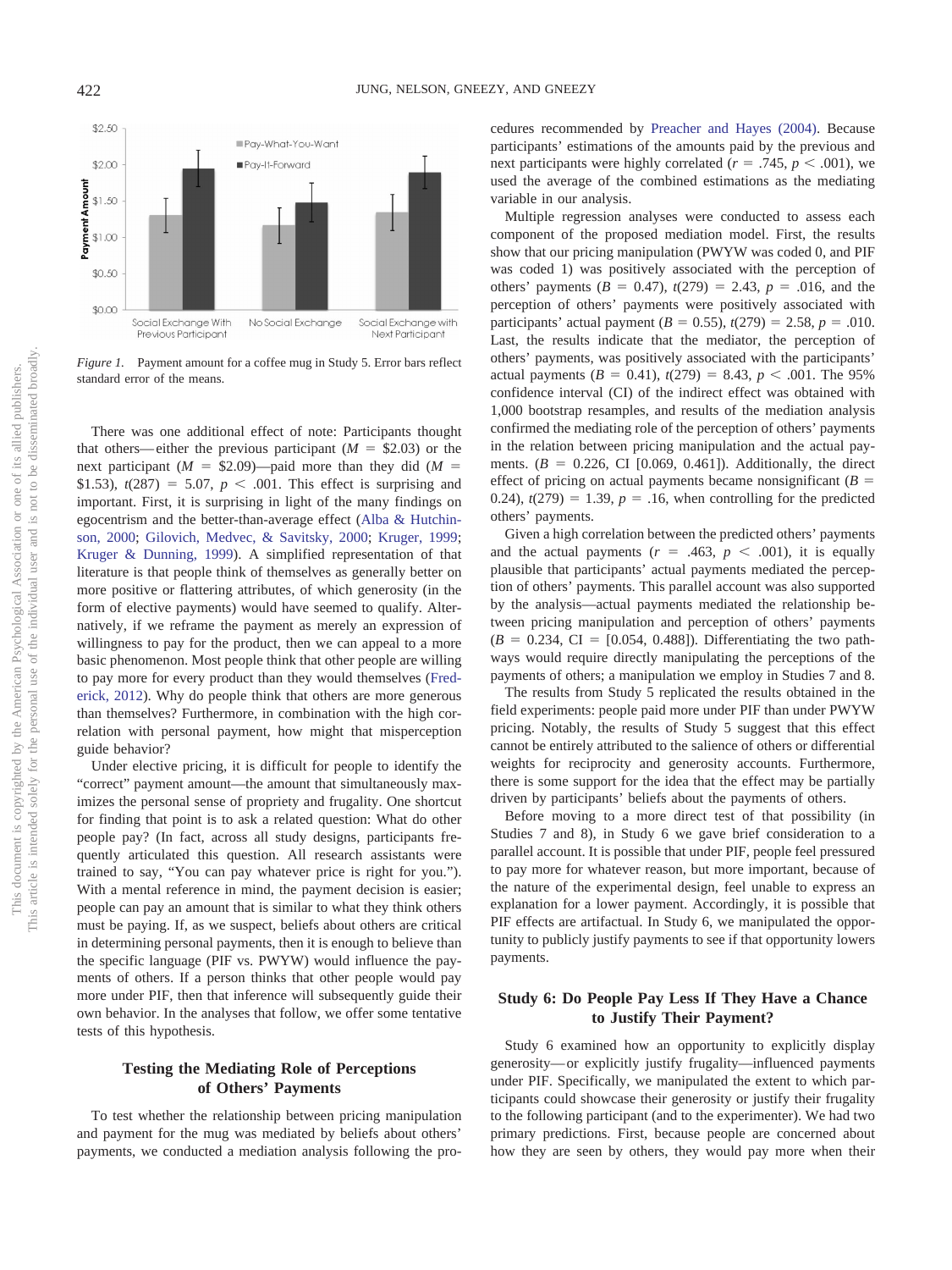payments could be observed. Second, if people are constrained by an inability to justify a (low) payment, then the ability to justify should reduce payments.

#### **Method**

Undergraduates ( $N = 193$ ) participated in a 2 (payment amount information: yes vs. no)  $\times$  2 (message: yes vs. no) betweenparticipants design. All participants received the PIF instructions from Study 5 (i.e., they had been given a mug and told that the next person would be given one as well and that they could pay for the mug on behalf of the next person). Participants in three conditions were given a card to write either a message, the amount they were paying forward, or both. The cards were  $3.5 \times 5$  inches and made of card stock (examples are shown in Figures S1.1–S1.3 in the online supplemental materials).<sup>10</sup>

Participants were tested individually. Each was greeted, seated at a laptop, paid the \$10 show-up fee in \$1 bills, and asked to start a survey that was unrelated to this study.11 At the end of the survey (approximately 20 –25 min), participants answered the same pretest questions used in Study 4 (see Table S2 in the online supplemental materials). Participants were given the mug and received the PIF message, with an addition consistent with the conditional assignment. Participants in the message condition, for example, were told, "Please write a message to the next participant on this card. Leave the card here (on the keyboard) when you are finished. It will be presented to the next participant." The experimenter gave each participant a Cal mug, an envelope, and a card (for all but the control condition), and left the room. A final survey asked the same questions used as in Study 4 (see Table S2 in the online supplemental materials).

#### **Results and Discussion**

A 2 (payment amount information: yes vs. no)  $\times$  2 (message: yes vs. no) between-participants ANOVA revealed that participants paid more when they had to report the amount they paid  $(Ms = $2.34 \text{ vs. } $1.54), F(1, 189) = 6.86, p = .010.$  There was no evidence supporting the justification account. In fact, contrary to that hypothesis, payments slightly *increased* when people could justify their payment amount ( $Ms = $2.25$  vs. \$1.63),  $F(1, 189) =$ 4.12,  $p = .044$ . The interaction was not significant,  $F(1, 189) =$ 0.52,  $p = .470$ . One prediction was confirmed, but the other was rather soundly rejected. (See Figure 2).

Regardless of these conditional differences, this study provided a second confirmation that people might choose their payments based on how they perceive the payments of others. As in Study 5, participants thought that the previous ( $M = $2.47$ ) and next ( $M =$ \$2.53) participants paid significantly more for the mug than they did ( $M_{Predicted\ other\'s\ payments} = $2.50 \text{ vs. } M_{Participant\'s\ payment} =$  $$1.93$ ,  $t(186) = 3.60, p < .001$ .

We can make a tentative claim across these two studies about why PIF leads to higher payments than PWYW. The first step is predicated on pluralistic ignorance (Allport, 1924; Miller & Mc-Farland, 1987): participants think that others are paying more. The second step is driven by social pressure: people do not want to pay much less than they think other people are paying.

In Study 7, we followed that logic to identify a manipulation that might operate on the pluralistic ignorance. We closely followed

*Figure 2.* Mean payment amount for a coffee mug in Study 6. Error bars reflect standard error of the means.

previous manipulations used in more complex environments (e.g., to reduce campus alcohol consumption; Schroeder & Prentice, 1998) and disabused people by giving them information about how much others have paid. Specifically, in addition to the payment wording manipulation (PWYW vs. PIF), some participants were told how much the previous participant had paid for a mug, whereas the rest were not provided this information. We predicted that, replicating Study 5, people would pay more under PIF when they did not know the payment of the previous participant, but that this effect would be eliminated when participants were told how much the previous participant had paid.

# **Study 7: Does Knowing the Payment of Others Eliminate the Influence of Pay-It-Forward?**

In this study, we examined how payments change when people know about the payments of others. We informed approximately half of the participants that the previous participant had paid \$1.50 for a mug (we adopted \$1.50 as it was roughly the average amount paid for the mug previously). In this way, although we were deceptive in telling people that the previous person had paid exactly that amount (in order to keep the conditions identical), the stated price was close to what naturalistically occurred.

### **Method**

Undergraduates  $(N = 198)$  were tested individually and were randomly assigned to one of four conditions in a 2 (pricing: PWYW vs. PIF)  $\times$  2 (previous participant's payment information: yes vs. no) between-participants design. The design was nearly identical to that employed in Studies 5 and 6. Each participant was greeted, seated at a laptop, paid a \$10 show-up fee in \$1 bills, and asked to begin an unrelated survey. At the end of this survey (which lasted approximately 20 min), participants answered the



<sup>&</sup>lt;sup>10</sup> To eliminate potential need for exclusions, experimenters were scheduled so that they never knew the participants. Also, there were no obviously drunk participants in this or the remaining studies.<br><sup>11</sup> The unrelated survey was about how people evaluate political cam-

paign advertising. We analyzed the two studies separately.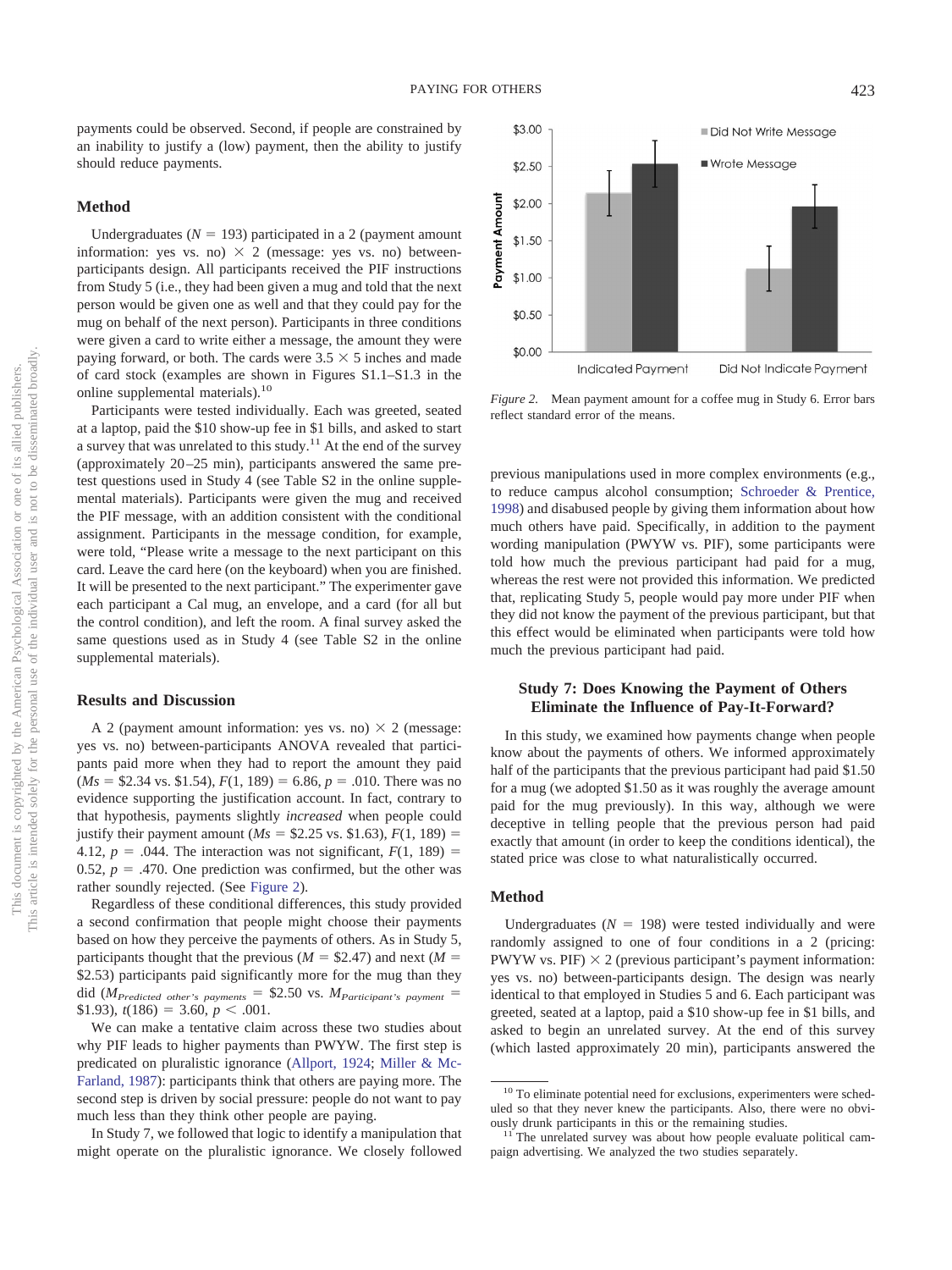same questions used in Studies 5 and 6 (see Table S2 in the online supplemental materials). We were aiming for a minimum of 45 participants per cell; we conducted the study until the end of the semester and did not analyze the data until the study was completed.

After completing the survey, participants received a university coffee mug and were asked to either "pay what you want" or "pay it forward" for the next participant. At this point, approximately half of the participants were told verbally that the previous participant had paid \$1.50 for the mug. Specifically, participants in the PWYW condition were told

Today you will receive a Cal mug. The mug is yours, but you also have an option to pay what you want for it (the participant before you paid \$1.50). You can put your payment in this envelope and drop it in the box on the desk.

Participants in the PIF condition were told

Today you will receive a Cal mug. The mug is yours, it was paid for by the participant before you (who gave \$1.50). You have a chance to pay it forward to the next participant. You can put your payment in this envelope and drop it in the box on the desk.

The experimenter made clear that all participants would receive a mug regardless of how much they paid and that their payment was on behalf of themselves or on behalf of the next participant, depending on condition. The experimenter left the room for a few minutes, returned, and asked participants to complete a final survey on the computer, which contained the same items as in the previous two studies. The only change from the previous studies was that participants who were told about the previous participant's payment information were additionally asked the extent to which they thought that the previous participant's payment (of \$1.50) was fair.

#### **Results and Discussion**

Payment. We predicted that, in the absence of knowledge about the previous participant's payment, people would pay more under PIF than under PWYW (replicating the previous studies), but that difference would be eliminated when the previous participant's payment was revealed. We submitted participants' payments to a 2 (pricing: PWYW vs. PIF)  $\times$  2 (previous participants payment information: yes vs. no) ANOVA. Consistent with the results of Study 5, participants paid more under PIF than they did under PWYW ( $Ms = $1.84$  vs.  $$1.22$ ),  $F(1, 194) = 8.48, p = .004$ , and paid more when they did not know about the payment of the previous participant than when they did  $(Ms = $1.85 \text{ vs. } $1.21)$ ,  $F(1, 194) = 8.99$ ,  $p = .003$ . Most important, those effects were qualified by the predicted interaction,  $F(1, 194) = 9.66$ ,  $p = .002$ . When people did not know how much the previous participant had paid, they paid more under PIF than under  $PWYW$  ( $Ms = $2.48$ ) vs. \$1.21),  $t(91) = 3.13$ ,  $p = .002$ , whereas people made very similar payments in those conditions when they were informed how much the previous participant had paid  $(Ms = $1.23$  vs.  $$1.19$ ,  $t(103) = 0.25$ ,  $p = .81$ ; see Figure 3).

**Predictions of the next participant's payment.** Participants' estimations about the payment of the next participant closely mirrored the pattern observed with actual payments. We submitted participants' estimation to the same 2 (pricing: PWYW vs. PIF)  $\times$ 



*Figure 3.* Mean payment amount for a coffee mug in Study 7. Error bars reflect standard error of the means

2 (previous participant's payment information: yes vs. no) ANOVA. The main effects of both pricing and previous participant's information were significant. Estimations provided by participants in the PIF condition were significantly higher than those reported by participants in the PWYW condition  $(Ms = $2.45 \text{ vs.})$ \$1.94),  $F(1, 185) = 4.47$ ,  $p = .036$ . In addition, people thought that the next participant would pay more when they were not given information about the previous participant relative to when they had learned how much the previous participant had paid  $(Ms =$ \$2.73 vs. \$1.67),  $F(1, 185) = 19.38$ ,  $p < .001$ . These effects were qualified by the predicted interaction,  $F(1, 185) = 12.79$ ,  $p < .001$ .

Consistent with the results presented thus far, payments for the mug were significantly higher under PIF. Also, similar to participants in Studies 5 and 6, all participants in Study 7 estimated that payments of other (previous and next) were more than they actually were  $(M_{Combined\ predictions} = $2.62 \text{ vs. } M_{Actual\ payment} =$  $$1.49$ ,  $t(50) = 5.14$ ,  $p < .001$ .

As in the previous studies, when people were asked to pay-itforward, they paid more than when asked to simply pay-what-youwant. However, that effect was only observed when participants did not know how much the previous participant had paid. When participants were disabused of their belief about others' behavior, the effect was eliminated.

Participants in the PWYW conditions paid about the same whether they were informed of how much the previous participant had paid. As with the participants in the PIF conditions, participants who paid what they wanted were likely to be influenced by the information of the previous participant's payment amount. However, it is also possible that participants in the PWYW condition based their payment on other idiosyncratic factors such as their internal valuation of a mug or their concerns for fairness toward the experimenter, which was similar to the average payment amount of previous participants. If this were true, their payment amount might be less tied to the information of others' payment, and participants would pay about the same amount (i.e., \$1.50) for a mug regardless of others' payment amount. In the next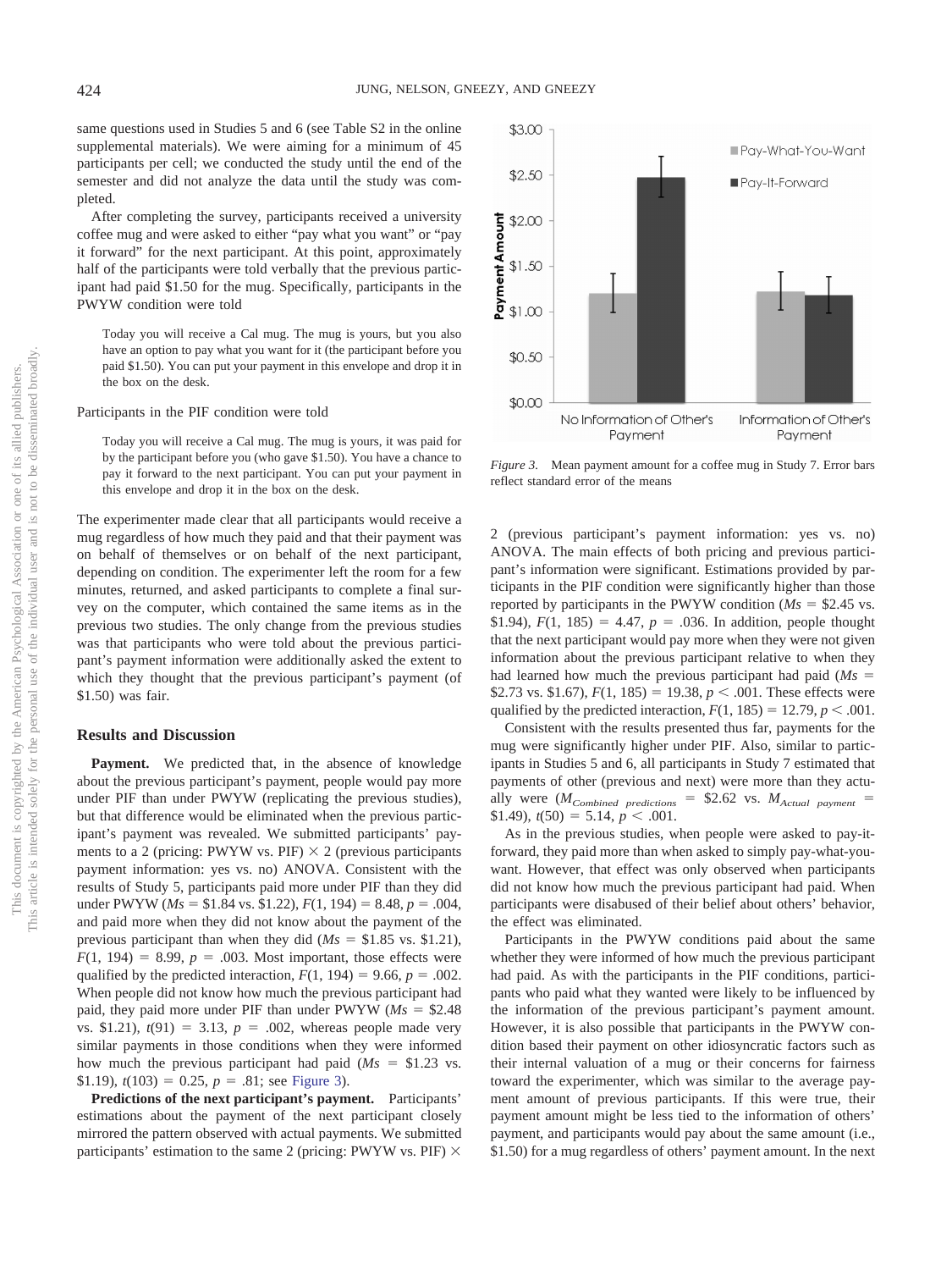study, we tested this possibility by varying the previous participant's payment amount to be lower or higher than the average payment in the PWYW and PIF conditions.

### **Study 8: Receiving Information About a Generous (or Stingy) Previous Participant**

In this study, we tested how people were influenced by information about previous participants' payments, particularly when those payments were unusually low or unusually high. To identify "low" and "high" payments, we looked at the distribution of PIF payments in Studies 5 and 7. For this study, we chose \$0.50 (a 31st percentile payment) and \$2.50 (an 83rd percentile payment) to serve as low and high payments.

#### **Method**

Students and employees  $(N = 329)$  of the University of California, Berkeley, were randomly assigned to one condition in a 2 (pricing: PWYW or PIF)  $\times$  3 (information of the previous participant's payment: no information, low payment, or high payment) between-participants design. The procedure was identical to the one used in the previous studies.

As in the previous studies, after completing an unrelated 5-min survey, participants received a university coffee mug and were given the payment instructions. Specifically, participants in the PWYW conditions were told

This Cal mug is yours. All participants receive a mug regardless of how much they pay (the participant before you paid \$0.50/\$2.50). You can pay what you want for it. You can put your payment in this envelope, and drop it in the box on the desk.

#### Participants in the PIF conditions were told

This Cal mug is yours. All participants receive a mug regardless of how much they pay. So this mug was paid for by the participant before you (who gave \$0.50/\$2.50). You have a chance to pay it forward to the next participant. You can put your payment in this envelope, and drop it in the box on the desk.

The experimenter left the room for a few minutes, returned, and asked the participants to proceed to a short survey on the computer screen that contained the same items as in the previous studies.

#### **Results and Discussion**

**Payment.** We excluded two participants in two different conditions because a research assistant's error meant that we couldn't be sure which participant had paid which amount (One envelope contained \$2 and the other \$3. Exclusion seems overwhelmingly like the correct decision, but the results reported change in neither direction nor statistical significance regardless of which participant paid which amount).

We predicted that, without information about others' payment, people would pay more under PIF than PWYW. Furthermore, when people were told about the payments of others, we predicted that their own payments would generally follow the information they received. We used a 2 (pricing: PWYW or PIF)  $\times$  3 (information about the previous participant's payment: no information, low payment, or high payment) ANOVA. As in the previous

studies, overall people paid slightly more under PIF than they did under PWYW ( $Ms = $1.47$  vs.  $$1.79$ ),  $F(1, 321) = 4.29$ ,  $p = .049$ , and their payments varied as a function of the information they received about the payments of others,  $F(2, 321) = 9.43$ ,  $p < .001$ . Most important, those effects were qualified by the predicted interaction,  $F(2, 321) = 7.84$ ,  $p < .001$ . When participants did not know how much the previous participant had paid, they paid more under PIF than under PWYW ( $Ms = $2.57$  vs. \$1.37),  $t(107) =$ 3.20,  $p = .002$ . PIF and PWYW were not statistically different with either the low payment ( $M_{\text{PWYW}} = $1.29 \text{ vs. } M_{\text{PIF}} = $0.99$ ),  $t(105) = 1.42, p = .158$ , or the high payment ( $M_{\text{PWYW}} = $1.75 \text{ vs.}$ )  $M_{\text{PIF}} = $1.79$ ,  $t(109) = 0.21$ ,  $p = .837$ ; see Figure 4).

**Predictions of the next participant's payment.** As in previous studies, all participants predicted how much the next participant would pay for a mug. Again, we used the same  $2 \times 3$ ANOVA. In this study, there was no overall main effect of pricing  $(M_{\text{PWYW}} = $1.83 \text{ vs. } M_{\text{PIF}} = $1.86, F(1, 315) = 0.04, p = .840,$ but there was an effect of payment information,  $F(2, 315) = 13.00$ ,  $p < .001$ . Consistent with the previous study, those effects were qualified by an interaction,  $F(2, 315) = 3.37$ ,  $p = .036$ , though in this case, the pattern was somewhat peculiar. As before, participants estimated higher payments under PIF when they did not have information about the previous participant  $(Ms = $2.50 \text{ vs. } $1.93)$ , but this difference was only marginally significant,  $t(103) = 1.52$ ,  $p = .13$ . In the low-payment condition, PWYW participants predicted higher payments than did those participants in the PIF condition ( $M_{\text{PWYW}}$  = \$1.50 vs.  $M_{\text{PIF}}$  = \$1.03),  $t(102)$  = 2.03,  $p$  = .045. Predictions were very similar in the high-payment condition  $(M_{PWYW} = $1.70 \text{ vs. } M_{PIF} = $1.79), t(109) = 0.44, p = .659.$ 

# **Study 9: Ruling Out Misunderstanding and Considering Near Extensions**

The lab and field studies we have presented compared payments under PWYW and PIF under a small handful of conditions. In combination, they display a generally robust (if still incompletely understood) phenomenon. In the process of evaluating the article, our reviewers and editor identified a series of open questions or concerns about how participants interpreted the manipulations and

Pay-What-You-Want

Pay-It-Forward

\$3.00

\$2.50



*Figure 4.* Mean payment amount for a coffee mug in Study 8. Error bars reflect standard error of the means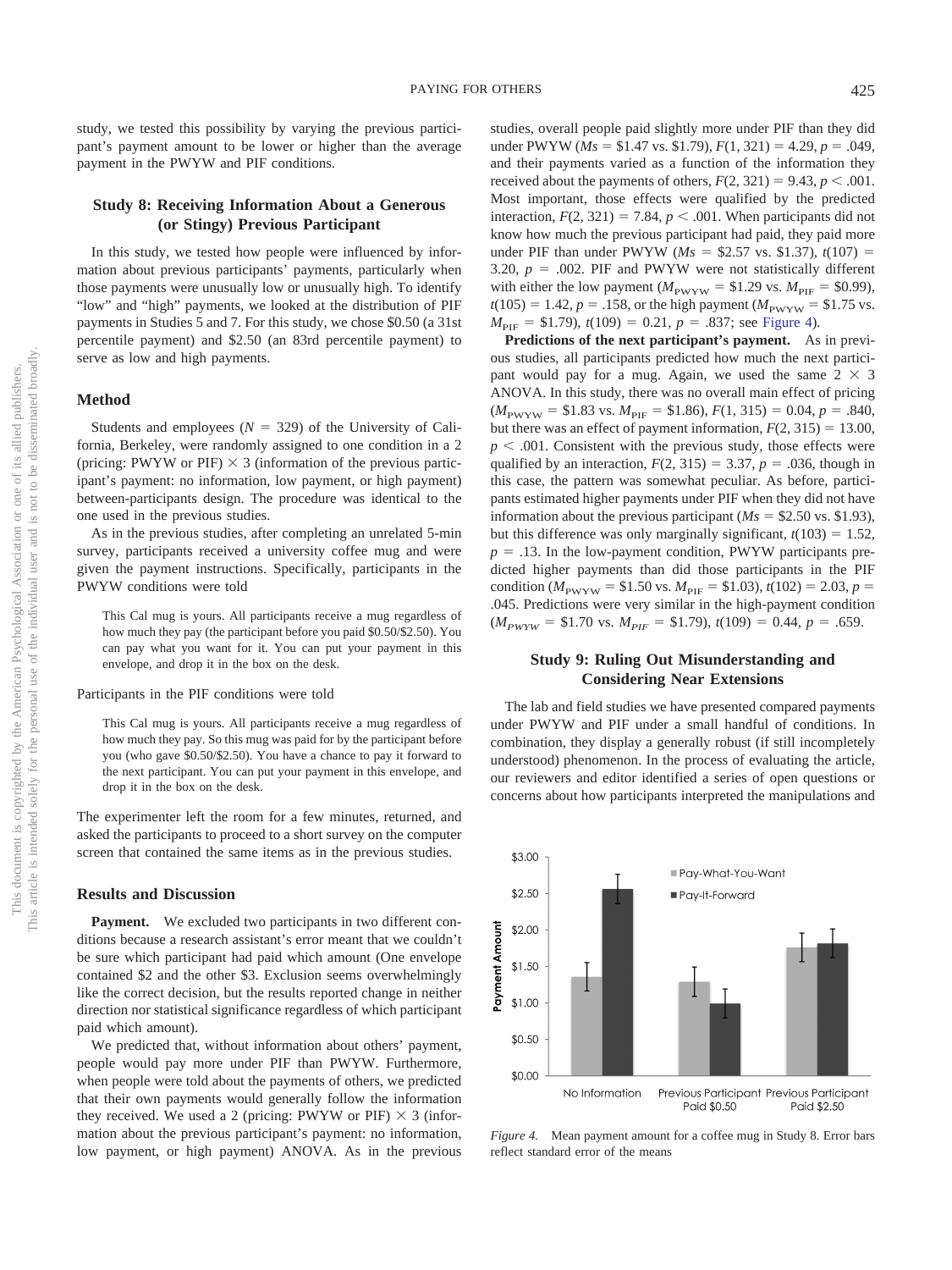suggested a few possibilities for alternative phrasings that might produce similar or different results. The following experiments are our efforts to investigate those possibilities. Unlike in the previous eight studies, in these studies, we used an online population and asked them to consider a hypothetical scenario. While giving up the realism of actual payment, the studies retain the core psychology of the other studies.

# **Experiment 9A: Are People Confused About Whether They Can Pay Any Price?**

In some of these studies (i.e., Studies 2 and 8), we made an additional effort to ensure that people understood that all participants received the product regardless of payment. Nevertheless, participant confusion might still contribute to the differences between PWYW and PIF. Experiment 9A was designed to rule out that possibility.

In the three experiments in Study 9, we used hypothetical settings in which participants recruited from an online panel, Amazon Mechanical Turk (MTurk), estimated other customers' as well as their own willingness to pay for a cup of coffee under PWYW or PIF. We used this coffee purchase setting because it is similar to the field setting in Study 4 in which we sold coffee at a farmers' market under PWYW and PIF. A serious concern about using this setting is that people might report significantly higher payments than would be observed in real life (i.e., it is a lot easier to part ways with a hypothetical dollar than an actual dollar). We wanted to correct for possible outliers but do so in a way that neither appreciably distorted the data nor left us open to the risk of *p*-hacking (Simonsohn, Nelson, & Simmons, in press). Accordingly, we set an arbitrary (but reasonable) point to winsorize the data and preregistered that specification for all studies at Open Science Framework (https://osf.io/), a public resource for documenting transparent scientific practices.

#### **Method**

Participants  $(N = 419)$  recruited from MTurk were randomly assigned to two pricing conditions, PWYW and PIF. Participants imagined that they were purchasing a cup of coffee at a regular coffee shop and estimated a typical person's and their own payment. In the PWYW condition, participants read

The coffee shop does not use traditional fixed prices. Instead customers are told the following: "Today every customer can have coffee for any price he or she chooses to pay. You can pay what you want for a cup of coffee."

#### In the PIF condition, they read

The coffee shop does not use traditional fixed prices. Instead customers are told the following: "Today every customer can have coffee for any price he or she chooses to pay. A customer who came earlier has paid for your coffee. Now that your coffee's been paid for, you have a chance to pay it forward to a customer who will come later."

The exact materials are posted along with the preregistration at https://osf.io/z9q4y/

Participants in both conditions then answered three additional questions probing whether they understood that all customers could pay *any* price they wanted for a cup of coffee. Participants saw the PWYW or PIF pricing description again and answered either yes or no to the following three questions: "Was the customer who came earlier allowed to pay any price he or she wanted for coffee?"; "Are you allowed to pay any price you want for coffee?"; and "Will a customer who comes later today be allowed to pay any price he or she wants for coffee?"

#### **Results and Discussion**

As we preregistered (https://osf.io/z9q4y/), we winsorized respondents' willingness-to-pay estimates at \$10. We determined this number based on the field data in which the maximum payment was \$5 for a cup of coffee; we wanted to allow for higher payments but decided that any payments above \$10 were unreasonable. Alternative specifications are reported in the online supplemental materials.

Replicating the results from the previous studies, respondents were willing to pay more for a cup of coffee under PIF than PWYW ( $M =$  \$2.73 vs. \$1.93),  $t(411) = 3.55, p < .001$ . Furthermore, people also thought that a typical customer would pay more under PIF than PWYW ( $M = $2.70$  vs. \$2.16),  $t(414) = 2.32$ ,  $p =$ .021. Seventy-five percent of the participants correctly answered all three comprehension questions and reported that the customer before and after could pay any price they wanted. If we restrict the analysis only to that 75%, the results change in neither direction nor significance. These results indicate that most people were not confused about whether they could pay any price under PWYW and PIF. Furthermore, the PIF effect was not driven by people who misunderstood the pricing. Those respondents were not willing to pay more under PIF than PWYW  $(M = $2.79 \text{ vs. } $2.76)$ ,  $t(102) = -0.06$ ,  $p = .952$ , and also thought others would pay about the same under PWYW and PIF  $(M = $2.98 \text{ vs. } $2.75)$ ,  $t(102) = 0.40, p = .690.$ 

# **Experiment 9B: "Can" Versus "Have a Chance"**

In Studies 1– 8, participants were told, "You *can* pay what you want" in the PWYW condition or "You *have a chance* to pay forward" in the PIF condition. Experiment 9B was designed to rule out a possibility that the PIF effects were driven by this slight difference in the wording, "can" versus "have a chance."

#### **Method**

Respondents ( $N = 835$ ) recruited from MTurk were randomly assigned to participate in a 2 (pricing: PWYW or PIF)  $\times$  2 (wording: can or have a chance) between-participants design study.<sup>12</sup> For the pricing manipulation, we used the same wordings for PWYW and PIF as in Experiment 9A with the can–versus– have a chance variation. In the PWYW conditions, participants read

Imagine there is a coffee shop that sells regular coffee. The coffee shop does not use traditional fixed prices. Instead customers are told the following: "Today every customer can have coffee for any price he or she chooses to pay. You can/have a chance to pay what you want for a cup of coffee.'

The PIF conditions followed the same pattern.

<sup>&</sup>lt;sup>12</sup> We excluded those who participated in Study 9A.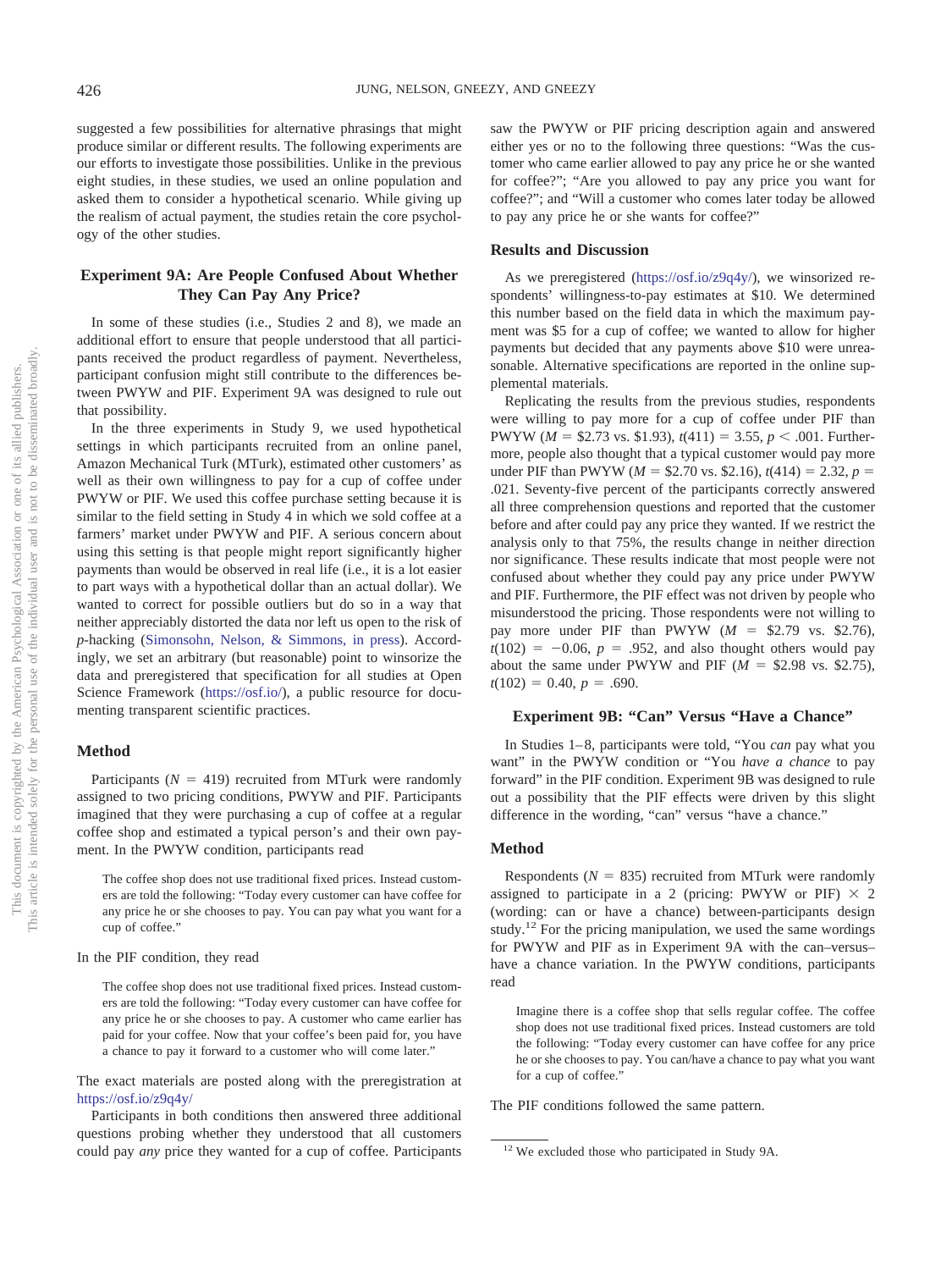As in Study 9A, we asked the same three questions that probed whether participants understood that they and other customers could pay any price under PWYW and PIF. We also included an instructional attention check (Oppenheimer, Meyvis, & Davidenko, 2009) to identify respondents who fail to read the instruction carefully.

#### **Results and Discussion**

As with Study 9A, we preregistered our plans for data collection and analyses (https://osf.io/a2icv/). Consistent with the preregistered plans, our primary analysis excluded those who failed the attention check, and we winsorized the willingness-to-pay estimates at \$10. Alternative specifications are reported in the online supplemental materials.

We excluded 80 participants (9.6%) who failed the attention check.13 This exclusion left a final sample size of 756. A 2 (pricing: PWYW or PIF)  $\times$  2 (wording: can vs. have a chance) ANOVA on participants' willingness-to-pay yielded only a main effect of pricing, such that participants were willing to pay more in PIF conditions than PWYW conditions  $(M = $2.50 \text{ vs. } $1.75)$ ,  $F(1, 752) = 45.71$ ,  $p < .001$ . The "can" vs. "have a chance to" wording did not influence willingness-to-pay differentially  $(M =$ \$2.12 vs. \$2.13),  $F(1, 752) = 0.02$ ,  $p = .883$ . Furthermore, the Pricing  $\times$  Wording interaction was not significant,  $F(1, 752) =$  $1.06, p = .304.$ 

A very similar pattern emerged for estimates of a typical customer's willingness to pay. A 2 (pricing)  $\times$  2 (wording) ANOVA yielded only a main effect of pricing  $(M = $2.35 \text{ vs. } $1.81)$ ,  $F(1,$  $752) = 27.54$ ,  $p < .001$ . Neither the main effect of wording  $(M_{can} = $2.06 \text{ vs. } M_{chance} = $2.10), F(1, 752) = 0.10, p < .758,$ nor the Pricing  $\times$  Wording interaction was significant,  $F(1, \cdot)$  $752$ ) = 3.36,  $p = .067$ . The latter effect was not hypothesized and is not significant but is directionally suggestive of a larger PIFvs.-PWYW difference with "can" wording than with "have a chance" wording. These results suggest that the PIF effect observed in the previous studies was not driven by a slight wording difference we used (i.e., they can pay what they want versus they have a chance to pay forward).

Among those who passed the attention check, 93.5% correctly believed that they as well as the previous and the next customer could pay any price under PWYW or PIF. Again, if we restrict the analysis to only those people, the results change in neither direction nor significance.

# **Experiment 9C: Paying for, and Being Paid for by, a Singular Other or Plural Others**

An astute reviewer asked whether the PIF effect was limited to the social exchange between the specific customers in the chain of PIF transactions. Is it that people feel a social connection with a specific other, or would the effect hold with for a diffuse "others"? We additionally considered a slightly stronger alternative: what if customers are told that *the company* has paid for them? Will a customer still pay forward the company's kindness to another customer? Experiment 9C tested how the information about kind behavior can be generalized beyond the specific PIF pricing framing our previous studies have used.

### **Method**

Participants ( $N = 1,065$ ) were randomly assigned to one of five pricing conditions, PWYW, PIF, PIF singular, PIF plural, and PIF company. The first two conditions repeated the conditions of Experiment 9A. In the PIF singular condition, participants read

Imagine there is a coffee shop that sells regular coffee. The coffee shop does not use traditional fixed prices. Instead, customers are told the following: "Today every customer can have coffee for any price he or she chooses to pay. The previous customer has paid for your coffee. Now that your coffee's been paid for, you can pay it forward to the next customer."

In the PIF plural condition, participants read

Today, every customer can have coffee for any price he or she chooses to pay. Previous customers have paid for your coffee. You can pay it forward to future customers.

In the PIF company condition, participants read

Today every customer can have coffee for any price he or she chooses to pay. We've paid for your coffee. Now that your coffee's been paid for, you can pay it forward to a customer who will come later.

After indicating a typical person's and their own willingness to pay for a cup of coffee, they were asked the same three questions in Experiments 9A and 9B assessing understanding and then answered an additional attention check.<sup>14</sup>

#### **Results and Discussion**

As in Studies 9A and 9B, we preregistered our plans for data collection and analyses (https://osf.io/pyb6c/). In our primary analysis, we again winsorized willingness to pay at \$10 and excluded those who failed the attention check. Alternative specifications are reported in the online supplemental materials.

Of the 1,065 participants, 169 (16%) failed the attention check. Excluding them left us 896 participants for analysis. Relative to the PWYW condition, participants said that they would pay more for a cup of coffee in all four of the PIF conditions,  $3.50 \leq ts \leq 4.61$ ,  $p s \leq .001$ . Similarly, estimates of a typical person's payments were higher in all four PIF conditions than in the PWYW condition,  $3.23 \leq ts \leq 4.17$ ,  $ps \leq .001$ . There were no differences between the four PIF conditions in terms of personal payment  $(.04 \leq ts \leq .93; .35 \leq ps \leq .97)$  or estimates of others' payments  $(.17 \leq t_s \leq 1.06; .292 \leq ps < .866;$  see Figure 5).

Of the 896 participants used for analysis, 125 participants (14%) did not think that they or other customers could pay any price they

<sup>&</sup>lt;sup>13</sup> Including those who failed the attention check did not change the direction or significance of the results.  $14 \text{ In this study, because of a software cap at } 1,000$ , we could not

systematically block all respondents who had previously participated in a similar study (e.g., Study 9A). Instead, we simply asked participants whether they had completed surveys using a similar coffee purchasing setting before and told them that their payment would not depend on how they answered this question.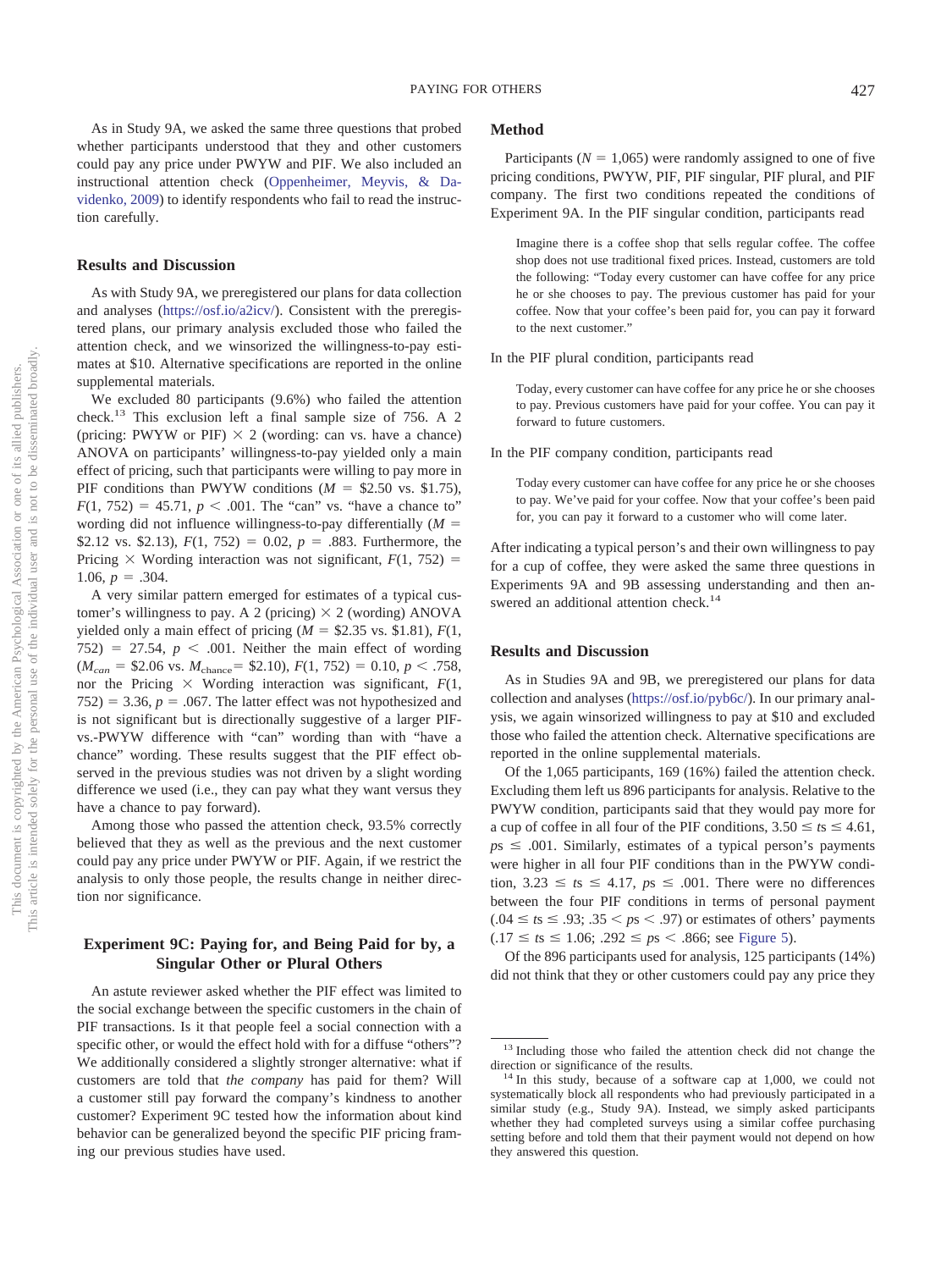

*Figure 5.* Mean willingness to pay for self and other (a typical customer) for a cup of coffee in Study 9c. Error bars reflect standard error of the means.  $PWYW = pay-what-you-want$ ;  $PIF = pay-it-forward$ .

wanted.<sup>15</sup> As in Experiments 9A and 9B, excluding these participants did not change the direction or significance of the results reported previously.16

#### **General Discussion**

The present research documents a novel influence on generosity under consumer elective pricing. Merely reframing payments as being on behalf of others, despite representing an identical financial reality, resulted nevertheless in people paying more. Four field studies (Study1-4) compared behaviors under  $PWYW$  with those under PIF and showed robust evidence suggesting that people pay more under PIF than PWYW in both nonprofit and profit settings. Subsequent lab studies investigated potential mechanisms for the reported phenomenon. Study 5 found that payments under PWYW and PIF were not influenced by the identifiability of either the giver or recipient, suggesting that the differential weighting for reciprocity and generosity could not explain the difference. Study 6 showed that the effect was not merely due to lack of opportunity to justify the payment, since even with justification opportunities payments did not decrease. Studies 7 and 8 showed that personal payments were heavily influenced by information about the payments of others. When people do not know about others' payments, PIF makes them believe that others are paying more, but knowing the payments of others entirely eliminates the effect. Experiments 9a and 9b showed that neither confusion nor wording confound explained the observed differences. Finally, Experiment 9C tested whether the effect holds beyond the specific target of a giver or recipient.

Under consumer elective pricing, people frequently pay for something that they can have for free. Whether payment is directed to a seller or another buyer, payment of any amount under consumer elective pricing indicates that people are influenced by social motives other than material self-interest. Perhaps people construe the exchange as pure charity, with the generosity directed toward a seller, an experimenter, or other buyers instead of victims of misfortune. Indeed, some of the same underlying psychological motives are likely at work in consumer elective pricing and pure giving or helping situations. For example, as the present research highlighted, people are heavily influenced by the behavior—real or perceived— of others. Famously, the same concerns have been thought to contribute to helping behaviors in an emergency situation as well (e.g., Latané & Darley, 1970).

Despite those similarities, the key determinants of the *level* of kindness (i.e., how *much* people pay or give) may differ in consumer elective pricing and charitable giving situations. In a charitable giving context, the emotional connection with the recipient substantially determines how much someone gives. Contributions increase as the emotional connection increases through features such as identifiability of the recipient, social distance from the recipient, and familiarity with the recipient's distress (Batson, O'Quin, Fultz, Vanderplas, & Isen, 1983; Small & Loewenstein, 2003; Small & Simonsohn, 2008). These variables did not seem to play as big a role with consumer elective pricing in our studies. In both consumer elective pricing and pure giving situations, people may feel pressured to follow the behaviors of others in an effort to behave appropriately. On the other hand, in pure charitable giving, there is a sense that any contribution might be an appreciated contribution, and contributors seek a contribution level that sufficiently relieves the distress evoked through empathy toward others. The same does not hold for consumer elective pricing, in which there is an implicit sense that payments below a certain level might be judged as too low, and instead people seek a payment level that meets the needs of looking kind, while simultaneously feeling affordable.

It should be noted that the observable generosity of others could just as easily push the opposite direction. If people are focused on the net charitable contribution, then information about generous others might prompt people to "free ride" instead. We are not the only ones who do not find evidence for that alternative (e.g., Andreoni & Scholz, 1998), as free riding on the generosity of others is considered socially inappropriate and therefore, psychologically costly. Pushing even further against that alternative is the possibility that people see the contributions of others as a signal of the quality of a product or the worthiness of an act (Silverman, Robertson, Middlebrook, & Drabman, 1984; Vesterlund, 2003).

Payments in consumer elective pricing are partially driven by ambiguity over what an appropriate payment should be. Without clear standards, people need to rely on their estimates of norms. Those estimates are at risk for systematic error. People inaccurately estimate that others are willing to pay more for goods (Frederick, 2012) and try to match their payment to their perception of others' payment. We can reasonably ask then, when will people correctly estimate actual norms? Tipping is an example of an elective payment with very well understood and agreed-upon norms. At restaurants, for example, people in the United States tend to use 15% as a rule of thumb and pay more depending on how they evaluate service quality and other various factors contributing to their dining experience (e.g., group size, alcohol consumption, and frequency of visits; Bodvarsson & Gibson, 1994). Although tipping is conceptually intended to incentivize workers, the effect of service quality is minimal on the total tipping per-

<sup>&</sup>lt;sup>15</sup> In PWYW, this was the case for 9.2% of the participants and for 13.6% in PIF, 11.4% in PIF singular, 19.9% in PIF plural, and 15.7% in

 $16$  The participants (86, or 9.6%) indicating that they had completed a similar survey before were excluded from our analysis. Excluding these repeat survey takers did not change the direction or significance of our reported results.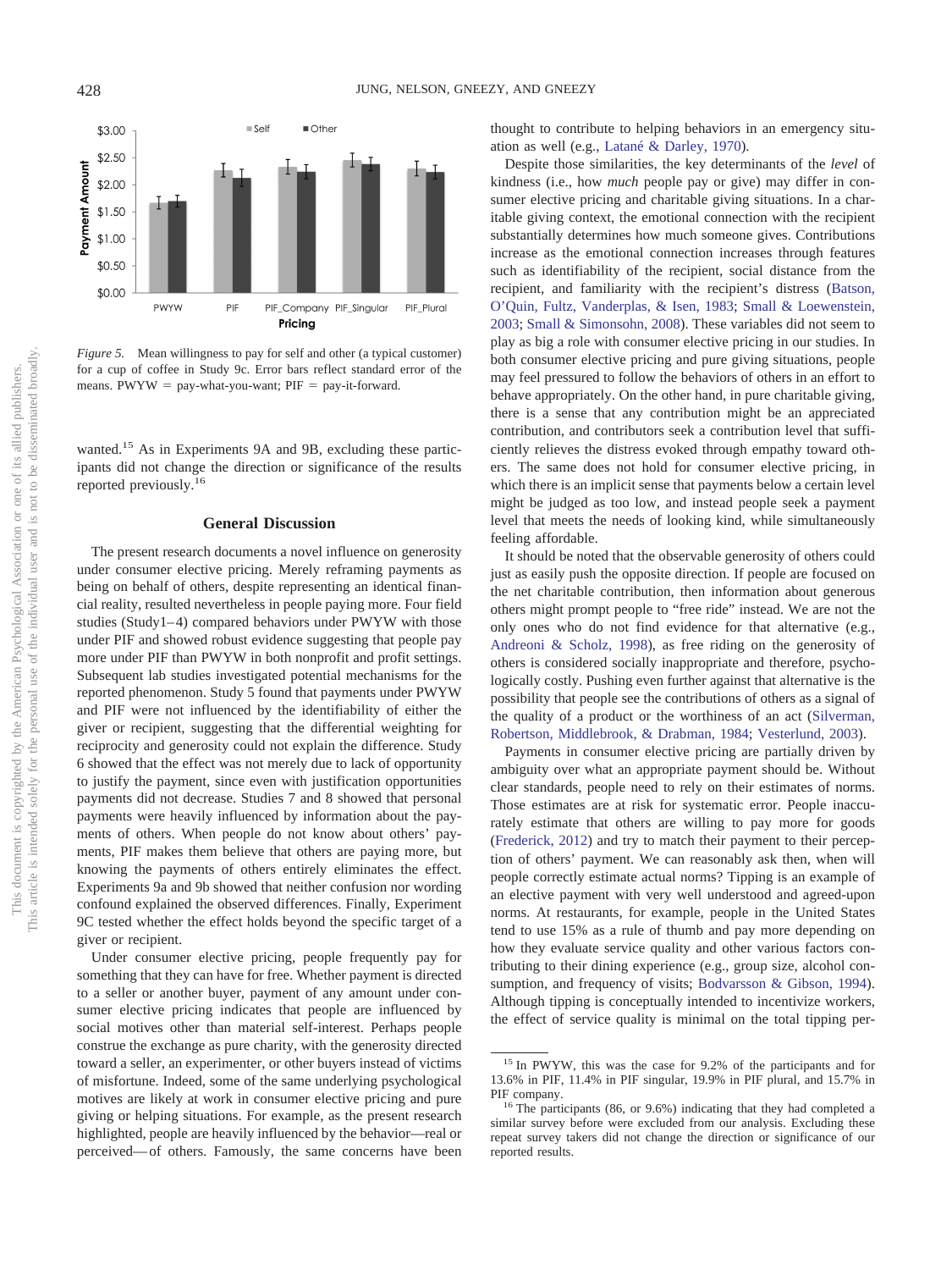centage (e.g., 1.48% in Conlin, Lynn, & O'Donoghue, 2003; 2% in Lynn & McCall, 2000). Instead, variation is much more influenced by the irrelevant feature of bill size (Freeman et al., 1975; Lynn & Grassman, 1990; Rogelberg, Barnes-Farrell, & Creamer, 1999).

Our research suggests that people think that others are paying more under PIF than PWYW. But we still do not know exactly *why* people estimate a higher level of generosity in others under PIF than PWYW. One possibility hinges on the well-documented (but also imperfectly understood) bias toward overestimating the willingness to pay of others (Frederick, 2012). That research shows that, across a wide array of goods and services (e.g., a can of macadamia nuts, a portable minicycle, and so on), people think that someone else who similarly likes the product would nevertheless be willing to pay more for it. Add in the much more straightforward contention that payments are influenced by what they think others are paying, and there is a plausible explanation for the effect: the PIF wording makes people think of others' payments, people overestimate the payments of others, and people adjust their own payments up to match that perception. This explanation is parsimonious but necessarily speculative. Subsequent researchers could aim to isolate the role of (mis)perceptions of other payments. Any answer would likely inform not only this research but also the research of Frederick (2012; Weaver & Frederick, 2012).

Our research indicates that people pay more when they pay it forward. We think that this phenomenon is due to indirectly (implicitly) invoked social influence. When we made those influences more explicitly relevant, however, by exposing the identity of gift exchange partners (Study 5), we found no effect of the manipulation. These results suggest that the explicit identity of an exchange partner itself does not influence the level of generosity under PIF. Participants' generosity might be influenced by how *closely* participants relate to their exchange partners under PIF. Small and Simonsohn (2008) found that a closer personal relationship with victims of a misfortune increased sympathy and charitable giving. The participants in our Study 5 were all functionally at the same middling social distance of unfamiliar undergraduates at the same university. Would participants be more generous under PIF if they exchanged gifts with close friends? Since givers and receivers are not victims of misfortune, there is unlikely to be major changes in sympathy. However, the norms of generosity change with reduced social distance. Exchange relationships involve short-term interactions with strangers or acquaintances, whereas communal relationships involve long-term interactions with close friends or family members (Clark & Mills, 1979, 1993). People in exchange relationships tend to keep record of their exchange partners' past favors and return the favors at a comparable level. On the contrary, people in communal relationships avoided a "tit-for-tat" type of reciprocity and paid attention to their interaction partners' need and felt obligated to accommodate their need (Clark, 1984). These findings suggest that dominant norms vary depending on the nature of people's social relationships. People might follow different norms depending on how closely they relate to the person with whom they exchange gifts. Future researchers could investigate how the strength of social relationships with others influences people's identification of norms and their level of generosity under PIF.

People like to be seen as generous by others and by themselves. They also want to save their money. In concept, therefore, people savor an opportunity to save money while also saving face. Study 6 tested this possibility. Participants could protect their self-image by justifying a low payment.<sup>17</sup> They did not take the opportunity; they paid slightly *more*. Perhaps participants interpreted it as an opportunity to authentically express and explain their generosity. Consistent with this possibility, when we excluded zero payments from our analysis, only the message factor significantly predicted higher payments. When people wrote a message, more people (32% vs. 19.4%) paid zero, but those who paid something did not pay any less than those who indicated payments  $(Ms = $3.27 \text{ vs.})$ \$2.93).

Pay-it-forward pricing has two quite different features: receiving a gift and giving a gift. Whereas the former invokes the norms of reciprocity, the latter is more closely related to generosity. Which is the more powerful influence in shaping people's behaviors under PIF? Grant and Dutton (2012) found that people behave more prosocially when reflecting on giving benefits to others than receiving benefits from others. They argued that giving to others enhances the salience and strength of a giver's identity as a capable and caring person, whereas receiving from others increases a sense of indebtedness and incompetence. Consistent with these findings, we predicted that when people were reminded of giving rather than receiving a gift, they would pay forward a higher amount.

We conducted a pilot test of this possibility at a local Indian restaurant. *Karma Kitchen* has operated with a pay-it-forward pricing model as a Sunday lunch restaurant for many years. In this experiment, we made either the receiving or giving feature of PIF salient and recorded customers' payments. When people entered the restaurant, they were told that their meals had been paid for another customer who came earlier and they could pay it forward to another customer. At the end of their meal, customers  $(N = 94)$ received one of two slight variants of the PIF language. When customers received their check, they received a card that said either "Thanks for coming to the Karma Kitchen today. Someone who came here earlier paid for your meal as a gift. How much would you like to pay? \$\_\_\_.\_\_" or "Thanks for coming to the Karma Kitchen today. Now you have a chance to pay for the meal as a gift for someone who will come later. How much would you like to pay? \$\_\_\_.\_\_." Consistent with our prediction, groups of customers paid more when the card emphasized *giving*  $(M =$ \$20.42) than when it emphasized *receiving*  $(M = $11.09)$ ,  $F(1,$  $40) = 4.77, p = .035.$ 

We were able to conduct this experiment for only 1 day and had an insufficient sample size to credibly test our prediction (despite the statistical significance), and therefore, we are hesitant to conclude that the influence of generosity is stronger than reciprocity in the PIF context. However, these results hint that even though people are heavily influenced by norms of others' behaviors, they may be more responsive to the aspects of the normative appeals that enhance and strengthen their identity.

<sup>&</sup>lt;sup>17</sup> An even more severe form would be to lie by making a small donation but claiming a large donation on the card. Seven participants showed a mismatch between actual and reported payments, six of whom reported a higher number than they had actually paid. There were no conditional differences in these payments, but the behavior is still intriguing.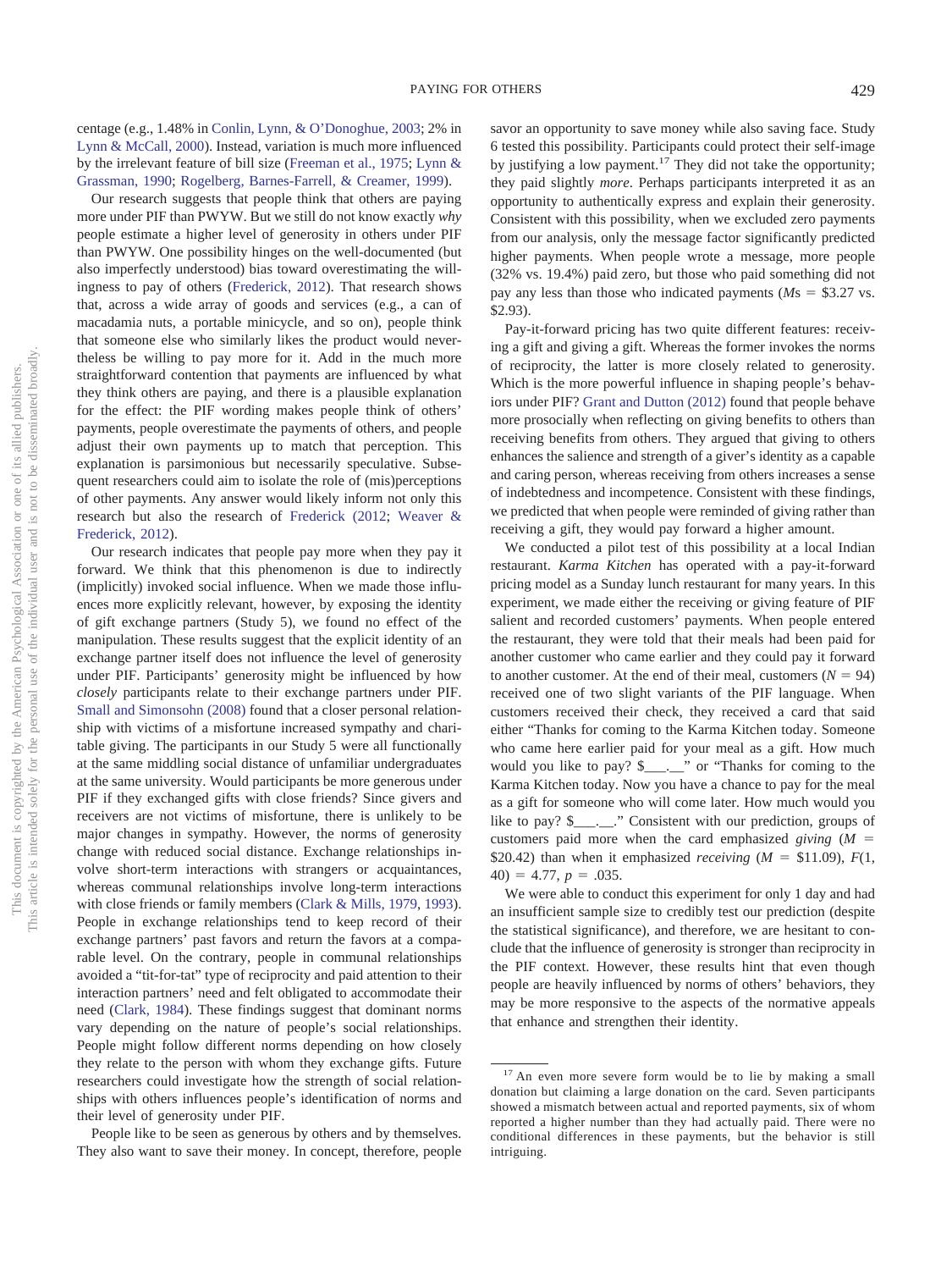### **References**

- Alba, J. W., & Hutchinson, J. W. (2000). Knowledge calibration: What consumers know and what they think they know. *Journal of Consumer Research, 27,* 123–156. doi:10.1086/314317
- Alexander, R. D. (1987). *The biology of moral systems* (Foundations of human behavior series). New York, NY: Aldine de Gruyter.
- Allport, F. H. (1924). *Social psychology*. Boston, MA: Houghton Mifflin.
- Andreoni, J., & Miller, J. (2002). Giving according to GARP: An experimental test of the consistency of preferences for altruism. *Econometrica, 70,* 737–753. doi:10.1111/1468-0262.00302
- Andreoni, J., & Scholz, J. K. (1998). An econometric analysis of charitable giving with interdependent preferences. *Economic Inquiry, 36,* 410 – 428. doi:10.1111/j.1465-7295.1998.tb01723.x
- Batson, C. D., O'Quin, K., Fultz, J., Vanderplas, M., & Isen, A. M. (1983). Influence of self-reported distress and empathy on egoistic versus altruistic motivation to help. *Journal of Personality and Social Psychology, 45,* 706 –718. doi:10.1037/0022-3514.45.3.706
- Bodvarsson, Ö. B., & Gibson, W. A. (1994). Gratuities and customer appraisal of service: Evidence from Minnesota restaurants. *Journal of Socio-Economics, 23,* 287–302. doi:10.1016/1053-5357(94)90005-1
- Chaiken, S. (1980). Heuristic versus systematic information processing and the use of source versus message cues in persuasion. *Journal of Personality and Social Psychology, 39,* 752–766. doi:10.1037/0022-3514 .39.5.752
- Charness, G., & Rabin, M. (2005). Expressed preferences and behavior in experimental games. *Games and Economic Behavior, 53,* 151–169. doi:10.1016/j.geb.2004.09.010
- Cialdini, R. B. (1993). *Influence: Science and practice* (3rd ed.). New York, NY: HarperCollins.
- Cialdini, R. B. (2009). We have to break up. *Perspectives on Psychological Science, 4,* 5– 6. doi:10.1111/j.1745-6924.2009.01091.x
- Cialdini, R. B., Demaine, L. J., Sagarin, B. J., Barrett, D. W., Rhoads, K., & Winter, P. L. (2006). Managing social norms for persuasive impact. *Social Influence, 1,* 3–15. doi:10.1080/15534510500181459
- Cialdini, R. B., Kallgren, C. A., & Reno, R. R. (1991). A focus theory of normative conduct: A theoretical refinement and reevaluation of the role of norms in human behavior. *Advances in Experimental Social Psychology, 24,* 201–234.
- Cialdini, R. B., Reno, R. R., & Kallgren, C. A. (1990). A focus theory of normative conduct: Recycling the concept of norms to reduce littering in public places. *Journal of Personality and Social Psychology, 58,* 1015– 1026. doi:10.1037/0022-3514.58.6.1015
- Cialdini, R. B., & Trost, M. R. (1998). Social influence: Social norms, conformity, and compliance. In D. T. Gilbert, S. T. Fiske, & G. Lindzey (Eds.), *The handbook of social psychology* (pp. 151–192). Boston, MA: McGraw-Hill.
- Clark, M. S. (1984). A distinction between two types of relationships and its implications for development. In J. C. Masters & K. Yarkin-Levin (Eds.), *Boundary areas in social and developmental psychology* (pp. 241–270). New York, NY: Academic Press.
- Clark, M. S., & Mills, J. (1979). Interpersonal attraction in exchange and communal relationships. *Journal of Personality and Social Psychology, 37,* 12. doi:10.1037/0022-3514.37.1.12
- Clark, M. S., & Mills, J. (1993). The difference between communal and exchange relationships: What it is and is not. *Personality and Social Psychology Bulletin, 19,* 684 – 691. doi:10.1177/0146167293196003
- Conlin, M., Lynn, M., & O'Donoghue, T. (2003). The norm of restaurant tipping. *Journal of Economic Behavior & Organization, 52,* 297–321. doi:10.1016/S0167-2681(03)00030-1
- DellaVigna, S., List, J. A., & Malmendier, U. (2012). Testing for altruism and social pressure in charitable giving. *Quarterly Journal of Economics, 127,* 1–56. doi:10.1093/qje/qjr050
- Deutsch, M., & Gerard, H. B. (1955). A study of normative and informational social influences upon individual judgment. *Journal of Abnormal and Social Psychology, 51,* 629 – 636. doi:10.1037/h0046408
- Dufwenberg, M., Gneezy, U., Güth, W., & Van Damme, E. (2001). Direct vs indirect reciprocity: An experiment. *Homo Oeconomicus, 18,* 19 –30.
- Epley, N., & Dunning, D. (2000). Feeling "holier than thou": Are selfserving assessments produced by errors in self- or social prediction? Journal of Personality and Social Psychology, 79, 861-875. doi: 10.1037/0022-3514.79.6.861
- Falk, A., & Fischbacher, U. (2006). A theory of reciprocity. *Games and Economic Behavior, 54,* 293–315. doi:10.1016/j.geb.2005.03.001
- Fehr, E., & Gächter, S. (2000). Fairness and retaliation: The economics of reciprocity. *Journal of Economic Perspectives, 14, 159-181.* doi: 10.1257/jep.14.3.159
- Fehr, E., Gächter, S., & Kirchsteiger, G. (1997). Reciprocity as a contract enforcement device: Experimental evidence. *Econometrica, 65,* 833– 860. doi:10.2307/2171941
- Fehr, E., & Schmidt, K. M. (1999). A theory of fairness, competition, and cooperation. *Quarterly Journal of Economics, 114,* 817– 868. doi: 10.1162/003355399556151
- Frederick, S. (2012). Overestimating others' willingness to pay. *Journal of Consumer Research, 39,* 1–21. doi:10.1086/662060
- Freeman, S., Walker, M. R., Borden, R., & Latané, B. (1975). Diffusion of responsibility and restaurant tipping: Cheaper by the bunch. *Personality and Social Psychology Bulletin, 1,* 584 –587. doi:10.1177/ 014616727500100407
- Gilovich, T., Medvec, V. H., & Savitsky, K. (2000). The spotlight effect in social judgment: An egocentric bias in estimates of the salience of one's own actions and appearance. *Journal of Personality and Social Psychology, 78,* 211–222. doi:10.1037/0022-3514.78.2.211
- Gneezy, A., Gneezy, U., Nelson, L. D., & Brown, A. (2010, July 16). Shared social responsibility: A field experiment in pay-what-you-want pricing and charitable giving. *Science, 329,* 325–327. doi:10.1126/ science.1186744
- Gneezy, A., Gneezy, U., Riener, G., & Nelson, L. D. (2012). Pay-whatyou-want, identity, and self-signaling in markets. *PNAS: Proceedings of the National Academy of Sciences of the United States of America, 109,* 7236 –7240. doi:10.1073/pnas.1120893109
- Goldstein, N. J., Cialdini, R. B., & Griskevicius, V. (2008). A room with a viewpoint: Using social norms to motivate environmental conservation in hotels. *Journal of Consumer Research, 35,* 472– 482. doi:10.1086/ 586910
- Goranson, R. E., & Berkowitz, L. (1966). Reciprocity and responsibility reactions to prior help. *Journal of Personality and Social Psychology, 3,* 227–232. doi:10.1037/h0022895
- Gouldner, A. W. (1960). The norm of reciprocity: A preliminary statement. *American Sociological Review, 25,* 161–178. doi:10.2307/2092623
- Grant, A., & Dutton, J. (2012). Beneficiary or benefactor? Are people more prosocial when they reflect on receiving or giving? *Psychological Science, 23,* 1033–1039. doi:10.1177/0956797612439424
- Gray, K., Ward, A. F., & Norton, M. I. (2014). Paying it forward: Generalized reciprocity and the limits of generosity. *Journal of Experimental Psychology: General, 143,* 247–254.
- Keizer, K., Lindenberg, S., & Steg, L. (2008, December 12). The spreading of disorder. *Science, 322,* 1681–1685. doi:10.1126/science.1161405
- Kim, J. Y., Natter, M., & Spann, M. (2009). Pay what you want: A new participative pricing mechanism. *Journal of Marketing, 73,* 44 –58. doi:10.1509/jmkg.73.1.44
- Kruger, J. (1999). Lake Wobegon be gone! The" below-average effect" and the egocentric nature of comparative ability judgments. *Journal of Personality and Social Psychology, 77,* 221–232. doi:10.1037/0022- 3514.77.2.221
- Kruger, J., & Dunning, D. (1999). Unskilled and unaware of it: How difficulties in recognizing one's own incompetence lead to inflated